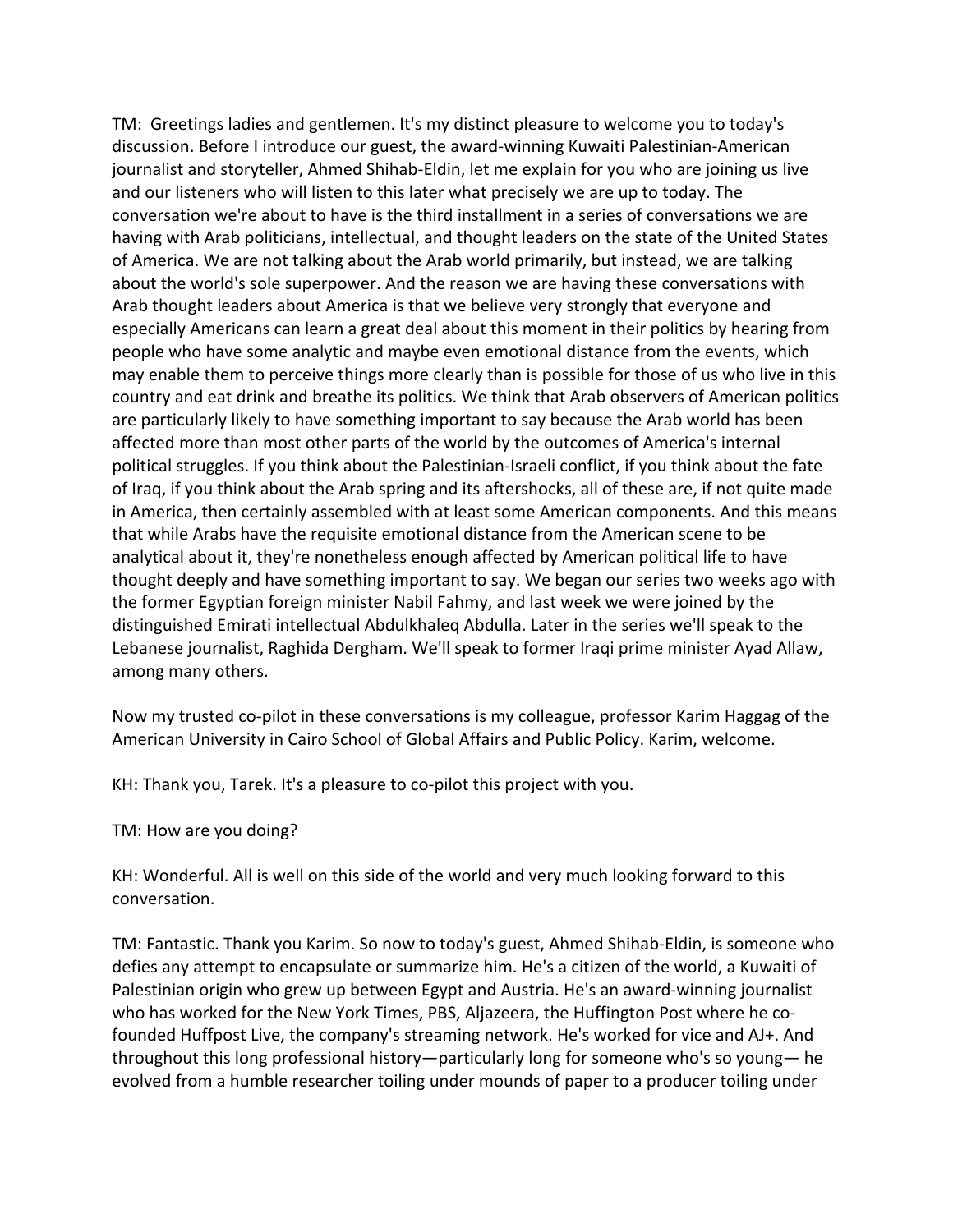mounds of tape to a presenter and storyteller whose democracies and interviews have told us important stories and which earned him global recognition, including an Emmy nomination. Ahmed Shihab-Eldin is also an author and an essayist whose writings have appeared in the Huffington Post and Jadaliyya and elsewhere, and they've shed light on the Arab spring, on U.S. foreign policy in the Arab world, and on the experience of being an Arab in America after 9/11. In 2012 in addition to everything else he was doing, he co-edited a volume of essays entitled *Demanding Dignity: Young Voices From the Front Lines of the Arab Revolutions*. Finally in addition to being a world citizen and an award-winning journalist and an author, Ahmed is a symbol. And this might be a label that he would chafe against, but to my mind, Ahmed Shihab-Eldin is a walking talking representation of how the presentation of Arabs and Arabness in the United States has evolved over the last three decades. I'm old enough to remember when the only Arab voices that you would hear in this country were those of mustachioed leaders with thick accents and questionable human rights records. And we all, of course, recall the dark years following 9/11 when a name like Ahmed or Tarek or Karim was an instant marker of that rendered one questionable. Today, however, when we turn on our televisions or fire up YouTube or Zoom, scroll through our Twitter feeds, when Americans hear from Arabs, they hear from eloquent, sharp American-accented, yet authentically Arab people like Ahmed who shatter misperceptions, change attitudes, and build bridges. So we are particularly thrilled to have him with us here today to talk about this moment in American politics. Ahmed Shihab-Eldin, welcome.

ASE: Thank you. I'm so happy to be here and thank you for that maybe too generous of an introduction. Thanks.

TM: You know, before I begin Ahmed, I did want to offer you and all our listeners from Kuwait my deepest condolences on the passing of his highness the Emir of Kuwait, Sheikh Sabah al-Sabah. So please accept our condolences.

ASE: Thank you. I appreciate that.

TM: So Ahmed, you had a very cosmic cosmopolitan childhood. You grew up between Egypt and Austria. You said you are Kuwaiti. Your family has roots in Palestine. Where did you feel most at home growing up?

ASE: Well the cop-out answer would be on a plane in transit, maybe. You know, you say it was a cosmopolitan upbringing. It certainly was, and it was one that only recently have I really been aware of just how painfully —and I use that word intentionally— privileged of an upbringing I had relative to many others in both respective homes. That said, it was also quite schizophrenic. That's maybe a more apt word I would use to describe it in that, you know, we all search for extensive belonging. And for some of us, maybe, it's more attainable or more clear. But for me growing up, even though I had very much felt in touch and connected to the Arab world, when I was living in Egypt or even in Kuwait and the same is true in the U.S., I was always very much aware of my role as an outsider. And I think invariably, that informed a lot of my reporting and also the very drive to kind of bridge gaps between not just the two cultures but between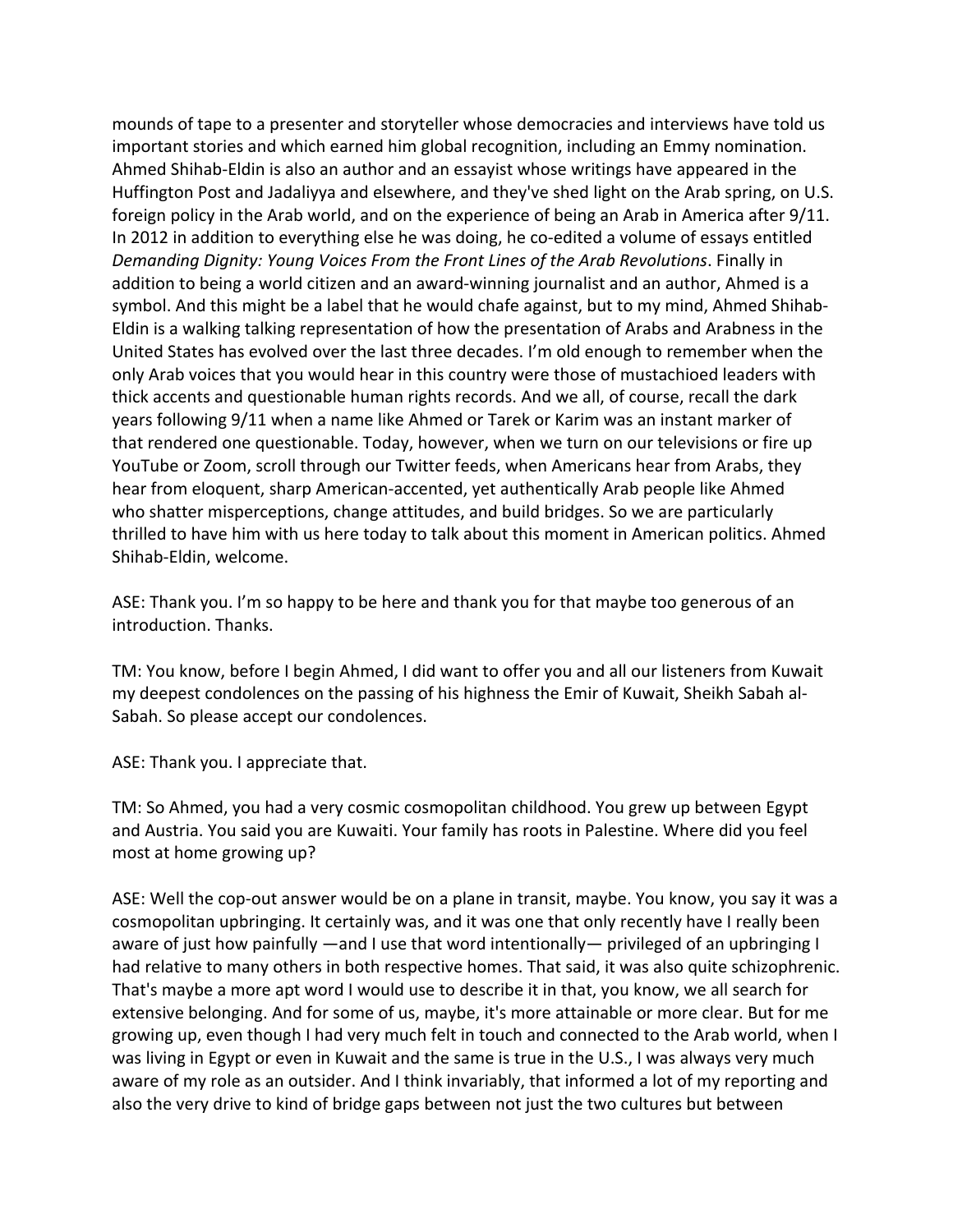different cultures and different perspectives on life, because I was constantly forced to adapt in that kind of, you know, upbringing where I was shuttling back and forth between the east and the west.

TM: So in Egypt. When you were a student at Cairo American college, somebody said to you Ahmed, where are you from, your answer would have been—

ASE: I would have said in as strong an Egyptian accent as I could, "ana min al-bad?". But you know it's funny. The truth is I was very much—because you bring this up, an identity is such an important part of how we perceive ourselves and others. And I think we're learning that more and more here, and here in this kind of crazy moment we're living in the world, even in America. Growing up, I thought I was Egyptian at some point, in that I felt connected to the culture because I was so young, and I spent my formative years there. And you know, I spoke the accent even though to others it was clear I wasn't from Egypt. I had a kind of pride, and you know, language kind of bonds us. And all this to say that yeah, I always struggle to answer the question, whether it's a mundane stranger, you know, in an airport asking me or on a very esteemed podcast. Where are you from? I really, I don't know. But when I figure it out, I will get back to you.

TM: So Ahmed. When did you first come to the United States?

ASE: So, you know, because facts matter, I was born in the United States. So I came to the world in the United States, but then very quickly, I left, and you know, I was living in Kuwait and then mostly in Egypt. So I would say at the age of 17, when I graduated from high school in Austria at a time when, you know, there was a guy named Jorg Haider in power in Austria, when I was in high school, he was a Neo-Nazi, much more violent and offensive than Trump even. And all this to say that when I arrived from Austria to Boston the year after 9/11 named Ahmed, you can imagine that there was a lot of friction, to use a euphemism in terms of how I was relating to people and how people perceived me. And that was a real wake-up call because it wasn't until I was 17, finally outside the Arab world, that I became acutely aware of just how Arab I was, whether, you know, in terms of customs or culture or perspectives but also in terms of how others perceived me, and in turn, how I perceived myself.

TM: Why did you choose to come to the— so you started college in 2002? That's correct. So you know, as you alluded to, this was not a great time to be Arab in the United States. Why did you choose to come to the U.S. to complete your education?

ASE: You know, that's a good question. I think it was always something that I just essentially assumed or expected. I know that's not a great answer, and I think it was also, you know, America's higher education system, as you must know, is great. And I applied to a bunch of schools, and I kind of was looking to expand my opportunities. I was not entirely sure at all what I wanted to study or do, and so I think, you know, it made sense to go to a place that throughout my life always kind of represented individuality, infinite possibility, for better or worse whether it's true, the U.S. And, you know, I spent you know I spent every summer in the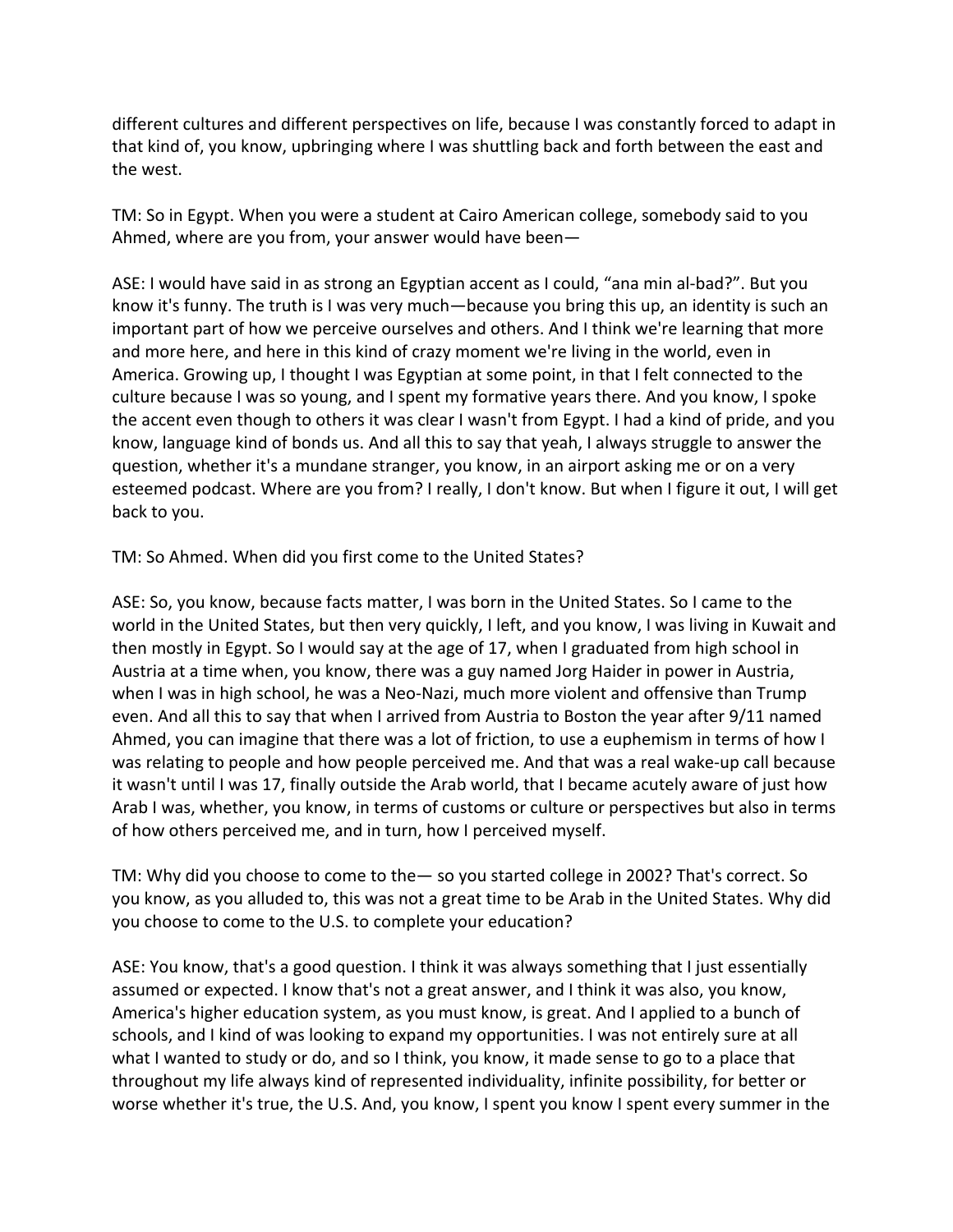U.S., in Berkeley, California, you know, kind of a bastion of liberal culture. And then I would, you know, return to Egypt or to Kuwait and spend the year there and then go back to California, and that's why I use the term schizophrenic because I think I chose to come to the U.S. because I wanted to expand the possibilities. And it felt like the right place and the most comfortable place to do it. I was sadly, excuse me, I should say I might have been a little bit naive in that it would have been impossible to anticipate what I would encounter—and I'm not trying to overstate it—but in terms of—and like many other Arab Americans— you know, this feeling of not being welcome and being suspected and being feared. And I think it's only recently that I think I've become aware of how that reality that I lived for a few years and that many of us lived collectively— and I think endured is the right word—would inform a lot of my personality traits and my professional pursuits and kind of my attachment to social justice and how that guided a lot of my work and my personal relationships.

TM: So can you talk a little bit, Ahmed, about what it is you've experienced during in those years after 9/11? Because I guess somebody could have looked at your story and said, you know, everybody talks about how America became so Islamophobic after 9/11, but of course, Arabs were still coming here in droves to get their education. So really how bad could it have been?

ASE: I forget at this point. I think I blocked it out. Recently someone kind of understating that there was eve any kind of — you know, I'm getting sidetracked because I can't remember. There's been so many. Basically, I would put it in this way. I was constantly made to feel unwelcome or suspected, not just by authorities or police. I mean I was arrested. I'm going to just speak very honestly. Me and my Latino roommate were arrested. My three white roommates weren't arrested. The charge was keeper of a disorderly home. I was having a Halloween party. I was called a turban head. I was called the towel head, a sand and then the n word by the Boston police department. And, you know, there was a lot of ignorance. I was shocked mostly at the ignorance. I thought Boston University was a great school, second tier school. But I can't tell you how many people ask me ludicrous questions that really floored me about my upbringing in Egypt. Did you go to school in pyramids? Did you live in pyramids? Did you go to school on camels? You have cars there? And you know, beyond those kinds of cliches, there was also curiosity because there was so much ignorance. And I chose to try to always look at that and focus on that rather at the kind of insults and the ignorance and how that would create problems. I always tried to believe—well you know, it's like not to be an ambassador, but let me just show people that, you know, there's no monolith in the Arab world. And, you know, it was definitely painful and oftentimes difficult to navigate. The truth is though, it can work for you or against you, depending on, I think, what tools you have to kind of, you know, stay true to your convictions.

TM: Did the fact that you found yourself constantly having to explain the world that you came from to your American interlocutors nudge you towards the career in journalism that you eventually chose? I know I saw that you majored in mass communication at BU. Were you like the rest of us whose parents sent us to study here to be doctors or did you always know you were going to do that?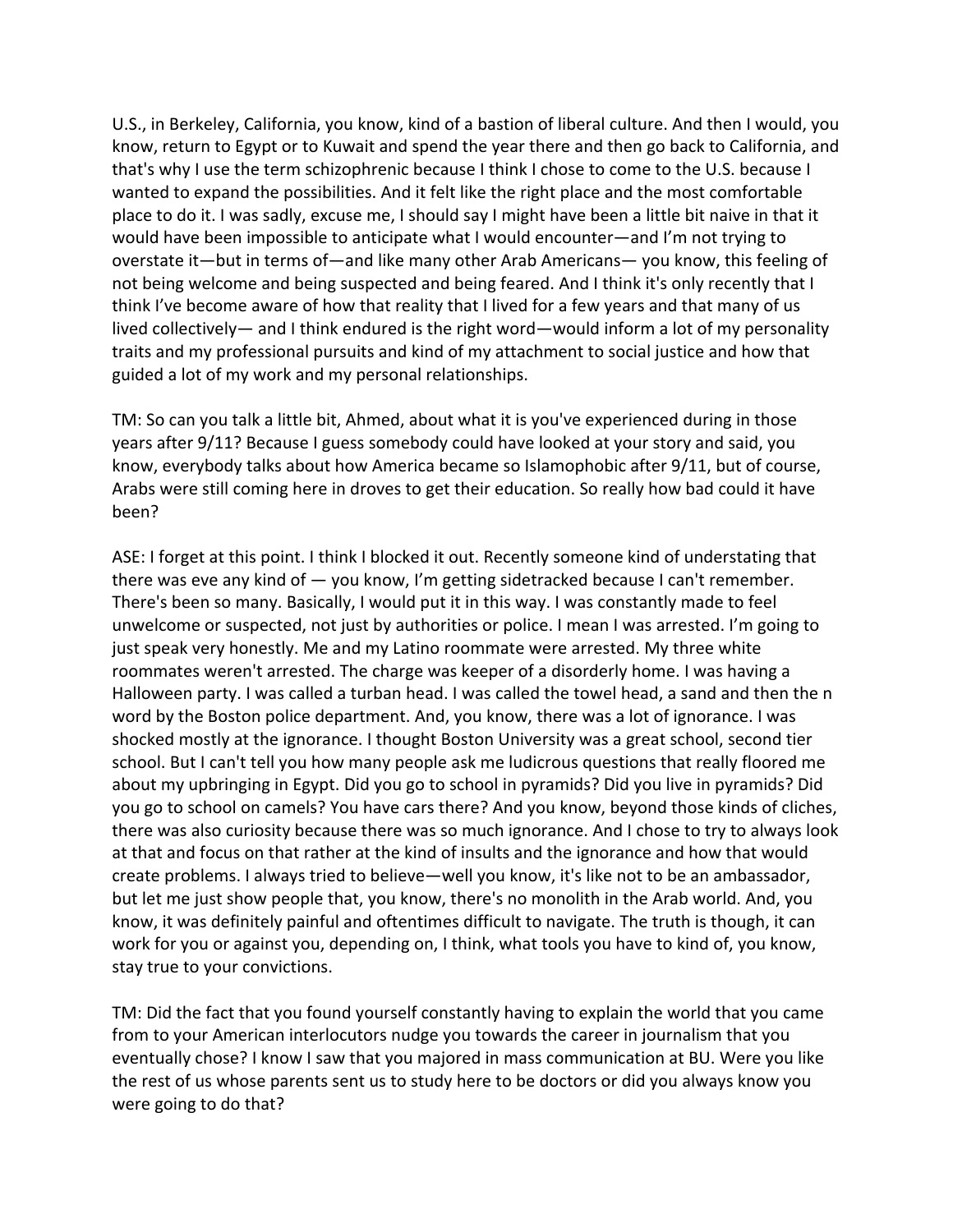ASE: No, that's a great question. I didn't know what I wanted to do. I knew I loved to listen and talk and tell stories, and I just loved storytelling as an art. So that was why I went into that school, but I did start in advertising until an advertising professor, you know, pulled me after class he said you're so inquisitive; you're so talented; you're so thoughtful and all these, you know, compliments. He said but you suck at advertising. And, you know, that was a real wakeup call for me because—you know, I hate cold weather, and it was I think February. I walked home, and I was like feeling down and out, and I just saw a little flier outside the student newspaper. I really was lost like many young people, didn't know what I wanted to do. Of course, my dad, as I'm sure you would imagine, wanted me to do something like engineering or, you know. And he often tried to teach me physics. Anyway, all this to say, I saw this poster that said we're looking for writers for the student newspaper. I walked in, signed up, and I would say I got very attached to that identity as a 19-year-old of being kind of just this like inquisitive person who would ask stories. And journalism was kind of an accident to be very honest about it but, yeah, I think that that experience of constantly having to explain myself did drive my desire to help explain other things to other people and to try and kind of focus on things that connect us to each other, whether east and west or even within the U.S., because I was acutely aware of how divided we were.

TM: When you imagined the life that you wanted to have when you were a college student, were you imagining a life in the Middle East or were you imagining a life in the west?

ASE: I think the honest answer is the west. I don't know that I would say the U.S., per se. I think spending the last few years of high school in Austria, as difficult as that was and in many ways a lot more overt racism. As I said, the year I moved from Egypt to Austria, I was 14 years old. It was 1999. Jorg Haider was in power. There were people spitting on me on trains and subways. People singing songs in German, Ausländer, Ausländer—like all these things, get out of my country as quickly as you can. So I'm not trying to play the victim or share these anecdotes with you to do that, but it's really that I was very young when it started to occur to me that there's a lot of hatred born out of ignorance. And that happened to me in Europe, when I was 14 and then again in the U.S. when I was 17. So I think I would be dishonest if I said that that didn't inevitably play a role in why I chose to pursue journalism, which is, you know, essentially the study of the human condition but specifically to focus on human rights and social justice. And of course, being Palestinian, you can imagine, just through the storytelling of my family and that sense of loss and the lack of belonging, I think it informed the type of journalism I would come to do.

TM: But there's something remarkable in that. You know, given the things you experienced as a high schooler in Austria and then in as a college student in the immediate aftermath of 9/11. You had real experiences with what could only be called racism and ethnocentrism, and yet your response was not to say oh I want nothing to do with this part of the world. Once I get my degree I'm out of here. I'm going to go back home. You instead, envisioned yourself leaning into it.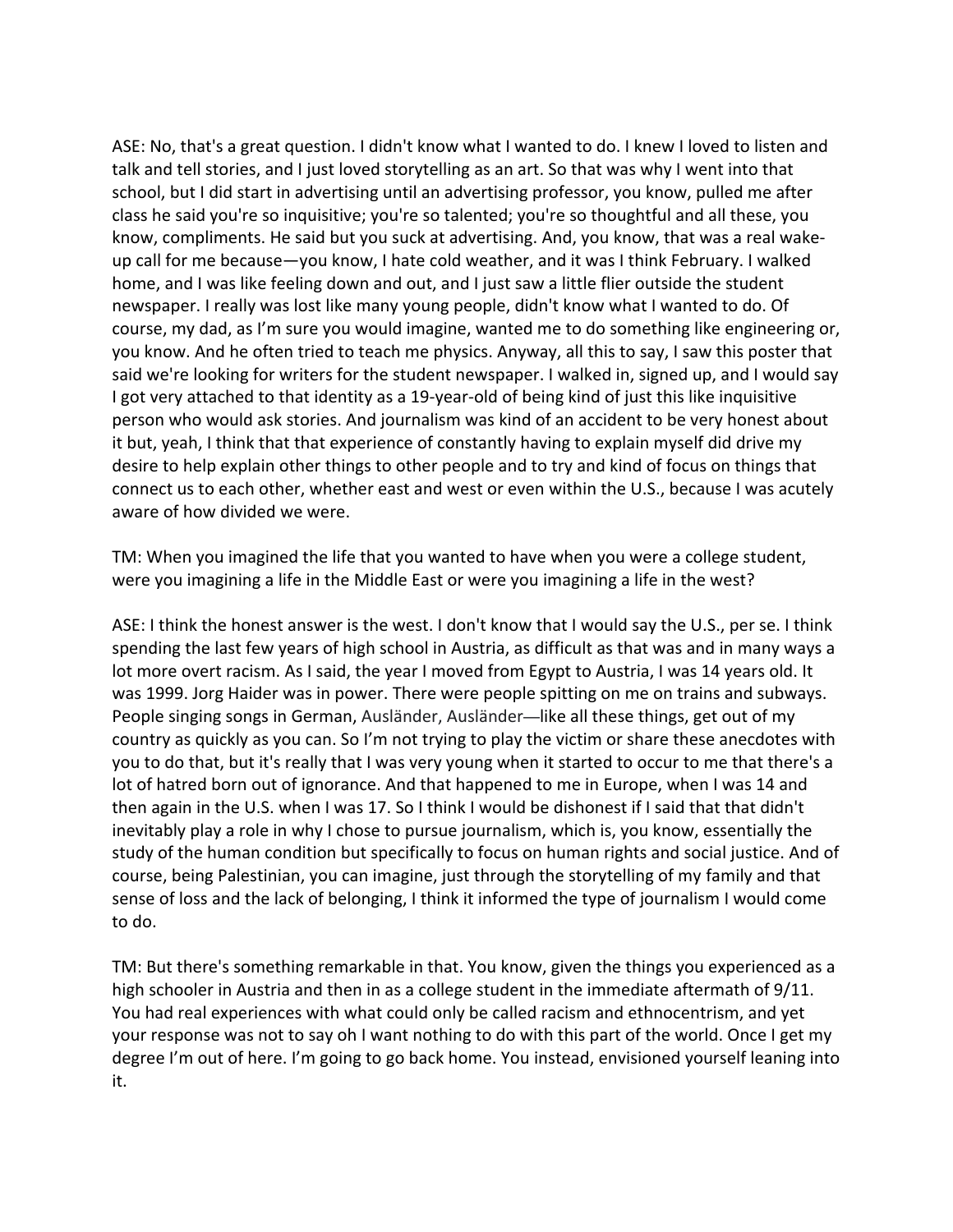ASE: Yeah, you know in hindsight, I think it's clear to me why that happened at the time. If I'm to be honest, I think it was kind of just momentum. As you know in our 20s, you know, we all can, I think, relate or attest to the importance of momentum in life and dictating kind of the turns and travails of your life. I very much felt like I had something to prove, and I was also very conscious of— you know, it wasn't lost on me that I was in somewhat of a unique position to offer a perspective on a very important global reality. Like for example, the Arab uprisings politics aside, that was the moment in the Arab world that changed things, maybe not forever but in a real fundamental way. And so being in the U.S. and being part of that discussion in the American media realm, it wasn't lost on me that there was a responsibility, and that I was uniquely, maybe, or at least positioned to help provide a great deal of context that was lacking. And the same is true on the flip side. I don't know how effective it at all was, you know. Before we actually went live, I was sharing with ambassador Karim that I've come to realize that unfortunately, for better or worse, I'm quite pessimistic about the U.S. today and perhaps understandably so in a way that I never was throughout all those things that we just outlined, right where, you know, things seemed pretty dark at least for my community and for many communities. But yeah I think, you know, lean in. Right that's the better approach.

TM: So we want to get to talking about the American situation in a second, but I was looking at your twitter bio, and it says that you are quote shifting perceptions away from dogma and division towards connection and compassion, which I think is really eloquent of what you've been telling us. So I wanted to ask two things first. What is the greatest misperception of Arabs that Americans have, and you spoke to that a little bit. But then, what is the greatest misperception of Americans that Arabs have?

ASE: That's a great question. Well, I think one of the biggest kind of misperceptions of Arabs in general is that we're monolithic, and you could say that about many different groups. But when it comes to the Arab world, it's not just that, you know, from a media perspective. Something that was insufferable— I suffered greatly when I saw the ways in which the media in the U.S., which obviously shapes perceptions, at so many different companies I worked for, in so many different ways but very consistently failed to imagine, so often, that there can be powerful storytelling or valuable information or stories in the region that have nothing to do with this lens of terrorism and violence. And it was partly because of 9/11. But I think from on a human perspective, I think one of the biggest misconceptions is that everybody in the Middle East and in the Arab world is angry, is also backwards. There is a perception, and you know these perceptions aren't based on nothing. There is stuff to suggest that either of those perspectives are true, but, you know, that we're monolithic that we're backward that we're all the same that there's no spectrum of social norms. And, you know, it's true for example.

One thing I'll say. One of the biggest differences for me between the U.S. and the Arab world is that in the U.S. there is this culture of individuality, for better or worse, that I always admired and felt gravitated towards, especially as a child, as my ego was developing. And you know, in the Arab world, on the flip side, I think there is a culture of conformity for, you know, to speak in kind of platitudes. And I think that might have driven some of these misperceptions that, you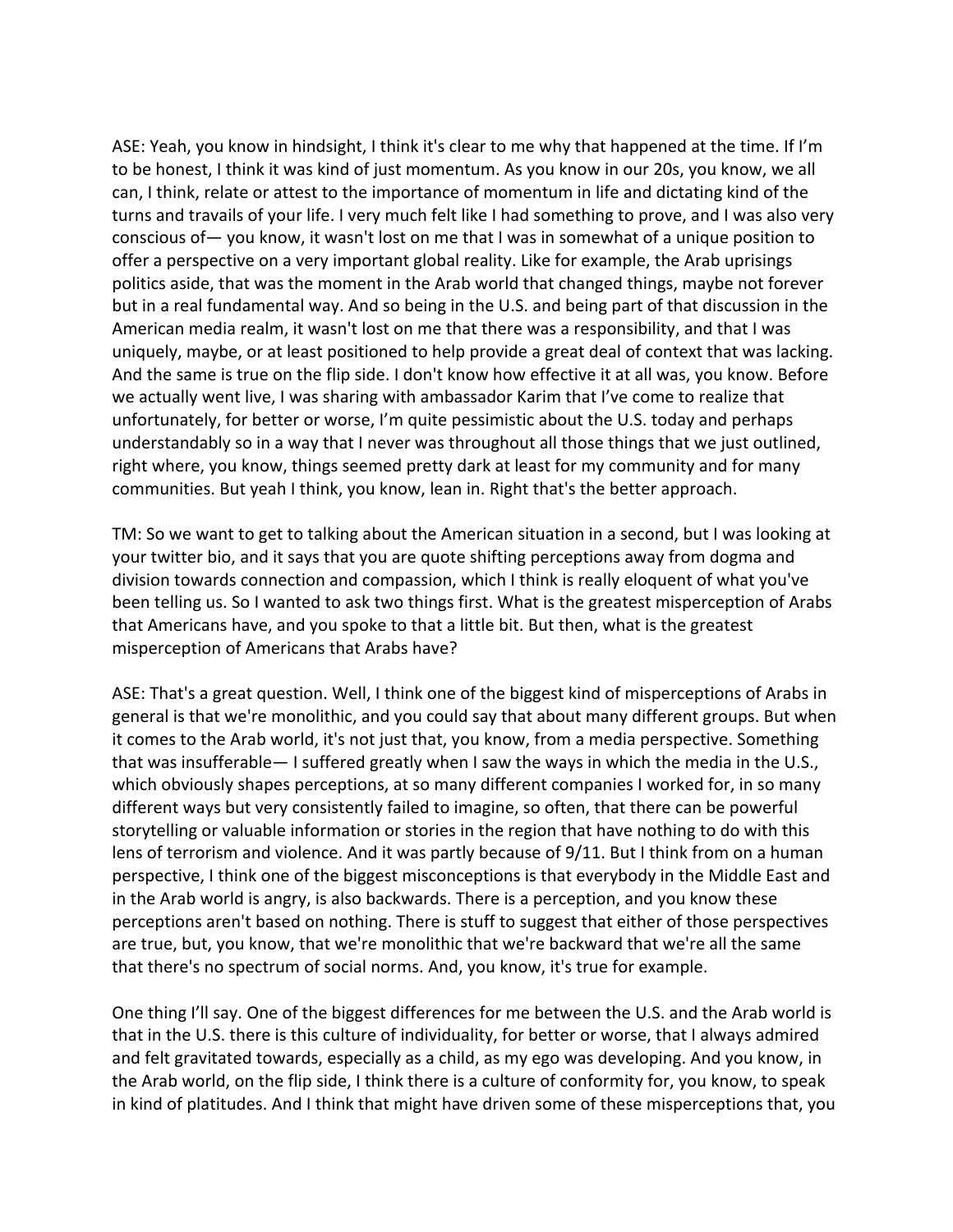know, everyone in the Arab world, you know, is the same and is angry and is uneducated and is conservative, not just religiously but socially. And you know, it depends who you're talking about, but again, the level of ignorance was obscene in Boston. I have to just put it that way because it shocked me. And this is someone who— you know, maybe it's because I'm comparing BU's campus to like Berkeley's campus where people are a little bit more liberal and open-minded.

But on the flip side, I think the biggest misperception from the Arab world looking to the U.S. kind of historically in my life might be kind of the lack of values, the vulgarity, the folk that everything is about money. I don't know if these are even valuable insights that I'm providing because as I'm saying, these stereotypes— I do actually think there's fair criticisms of America in this moment that would go along those lines, right in terms of what we prioritize in America, you know, profit over people and so on so forth. But yeah, I think the misconceptions work both ways.

## TM: Okay well, Karim.

KH: So if we can switch gears a little bit and maybe draw you out to talk a little bit about America today through Arab American eyes, as someone who has lived in both worlds. So you mentioned that you were pessimistic to put it mildly, and that certainly reflected in your public comments on what's happening in America today. I think in one of your tweets I recently saw you tweeted that America is in meltdown. What does that mean to you exactly? I mean that's very strong words. Tell us how do you see America today?

ASE: You know, the term meltdown or broken or whatever you want to call it. These are semantics, right? I think one thing is clear. The social fabric of America, I think, has been breaking down for quite some time, at least in my perspective and in my experience, I should say. I think the institutions that we all relied on whether in actuality or we assumed would be there to protect us and to protect our democracy, even before Trump, had started to see schisms and failures, in terms of trust, for example. It was clear to me for the entire decade that I worked in the U.S. media that there was a lack of trust, not just in the media or in institutions but even in congress, the very governing body. I mean I'm talking like single digits in terms of trust in media. And you know, the media of course in the context of U.S. and how I always understood it growing up —and I should say this is one of the biggest differences between the Arab world at least from my perspective— in the US there used to be this idea of, you know, freedom of press, and that it's the fourth estate. That it's protected in our constitution and that it plays a critical, not just valuable role.

You know I think it's for a long time, whether Arab or European or Asian, you know, many around the world used to loathe America. Many around the world used to admire America. Many used to fear America sometimes. It would all happen at the same time, and I think this moment is really marked by something really strange, which is everyone I talk to, diplomats or people who are invested in America financially or you know through their personal lives, there is a sense of pity for America triggered by Trump and his kind of onslaught that I think is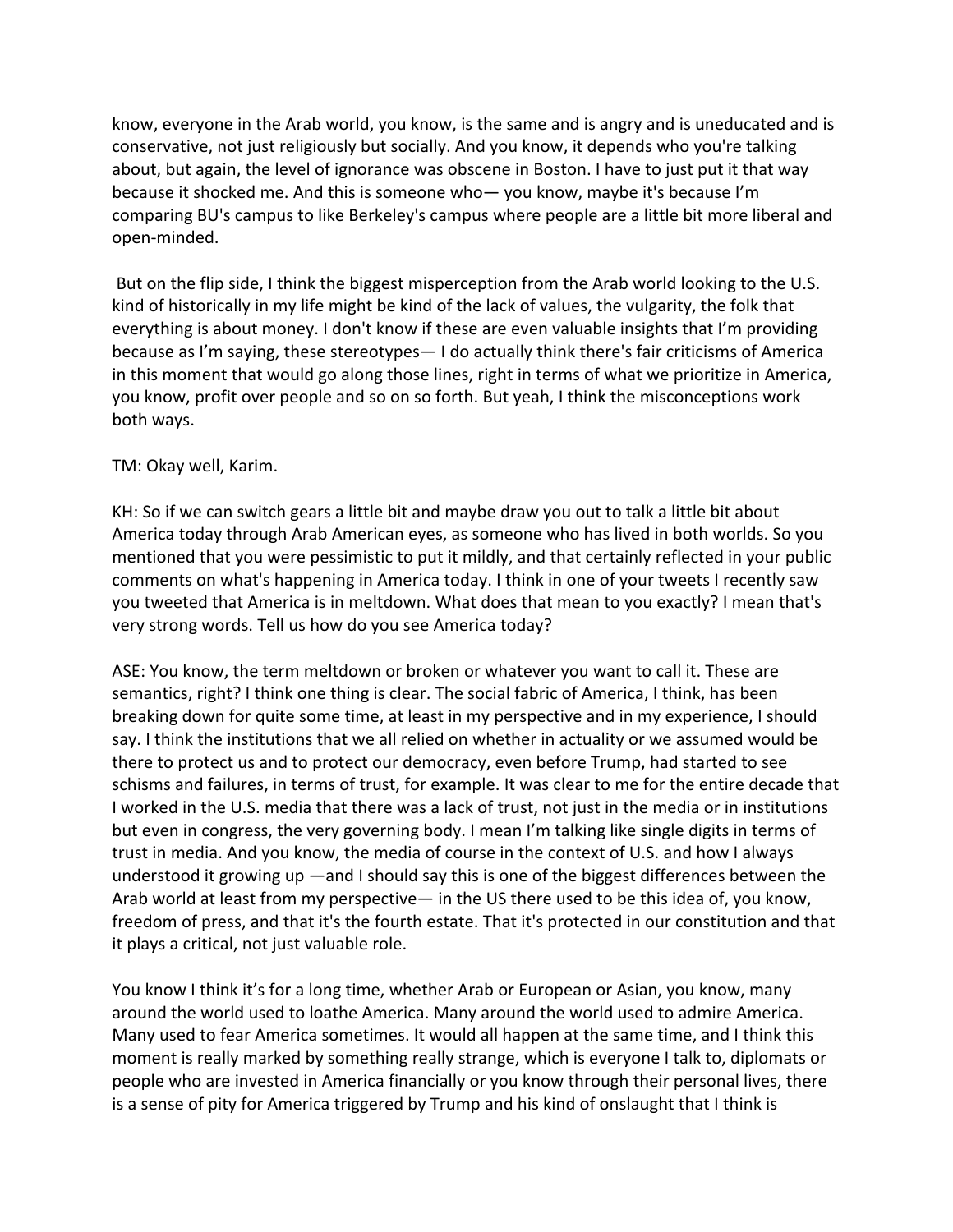growing in recent years. And so no matter what your vantage point is, I think America is going through a humiliating moment. And you know, I know we were talking earlier about not taking too much of a macro perspective because, you know, we want this to be all substantive. But if you look historically kind of, you know, the downfall of the American empire and kind of the soft power that it, you know, projects and the hard military power, it's always been a matter of when in my mind, as a student of history, the empire would start to kind of crumble, right? We saw that in the 18th century the Netherlands was the dominant global power. Then it was the U.K. and France. Then, you know, they kind of fell, and the empire fell. They're still successful countries, but they don't have the same influence, and so I don't know.

I mean I guess I would say that for the first time in my lifetime, I'm struggling to see how this thing that we always took for granted in the American narrative and in the American imagination, which is that America will always make a comeback; it will always reimagine itself, that America almost matters too much as, you know, as egocentric as that may be. But you know, it's not just America's allies and enemies but friends of mine, individuals, like there's an incomprehension, kind of an uncertainty of the moment, that's only compounded by the pandemic, of kind of what America is. And you know, it's diminished standing since 2003 because of the war in Iraq was maybe an acute moment, but if you look back to that the kind of blunder of Iraq, it almost doesn't compare to what we're seeing today, right? Again, the breakdown of the social fabric, the exploitation of divisions and fear has always been part of the American narrative. Now though these sustained street protests, the violence, the racism, more black people buying guns than ever before — and I single out black people because that to me is—you know I'll tell you. Just sorry, I'm now rambling a little bit.

But a couple years ago, I was in Kuwait having lunch with my dad, and my dad I should say, one of the smartest men I know, but he doesn't always speak unless he has something to say. And that's something maybe I can learn from him. But out of the blue at lunch—he's sometimes quiet during our lunches— he just kind of muttered after staring off into like, you know, the distance and seemingly disengaged, and he just said under his breath America is likely to have a civil war in the next five years. You know, and it was out of the blue, out of context. No one is talking about it, and obviously you know, people have been looking at America's trajectory, and as I'm describing it to be, really troubling. But it wasn't until that moment that it all kind of came together, all my personal experiences and all the political kind of analysis that I'd been privy to and been doing. It seems really as though—how can I say it—you know, that we've reached a new level of division and polarization. And Trump is willing to burn the house down, and everyone's kind of at a loss. And you know, the reason I'm pessimistic is because I have to cover Trump's election and then his presidency for AJ+ in the streets and the protest movements. And over the months, it became increasingly clear to me that there was a lot of pain. There was a lot of misinformation. There was a lot of anger. There was a lot of suffering, but there was no cohesive conversation. There was much less of a willingness to listen to each other. And so yeah. I mean, you know, we're at a point now where it feels as if America's glory days are over.

TM: So Ahmed, this is very interesting. I want to press you a bit on how this is all perceived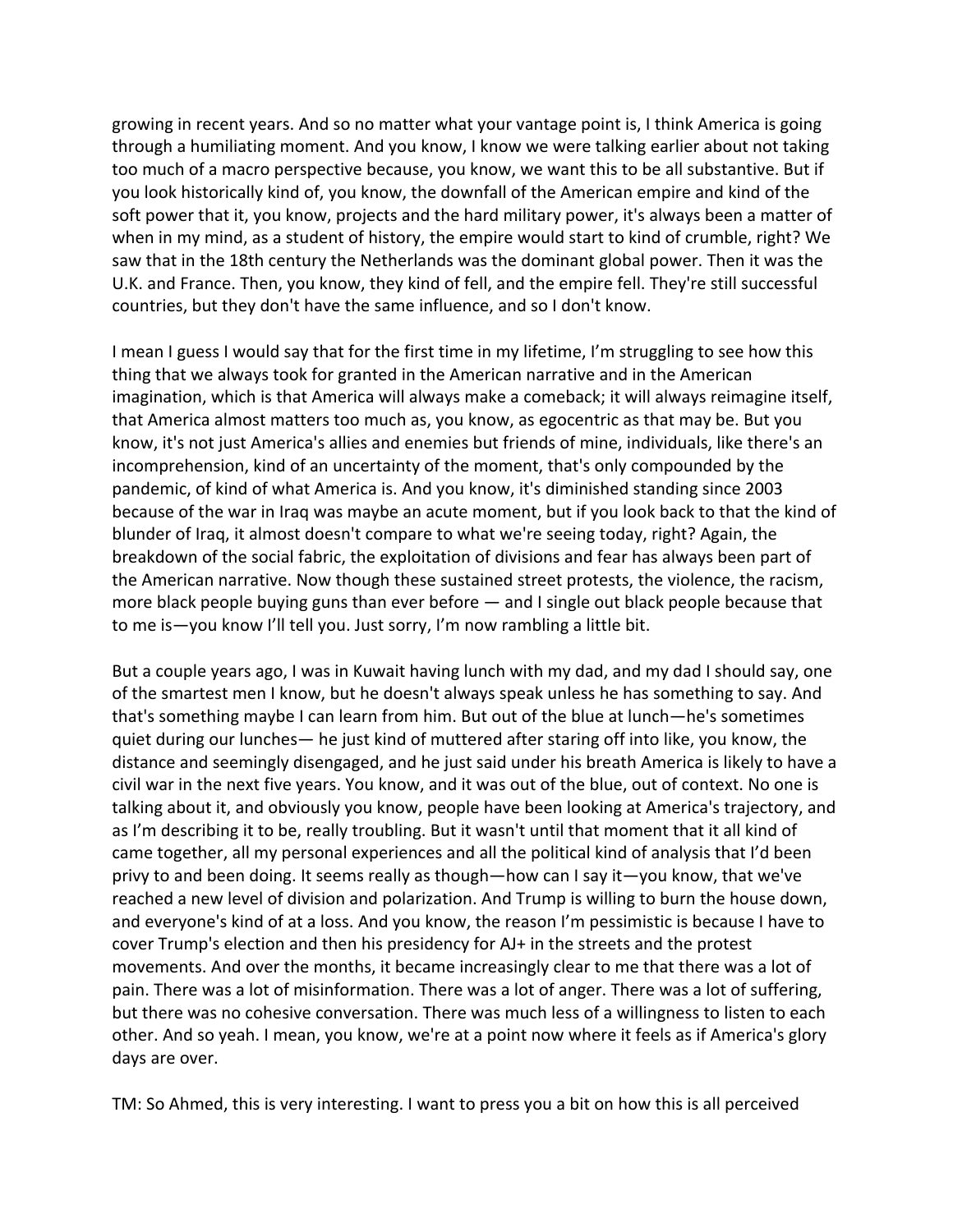through Arab eyes, from the point of the Arab world, because a lot of what you described, you know, challenges, conventional views around the world about what America stands for, you know, a superpower, a democracy, a powerful country, you know, a government that works, that's functional, that delivers, I mean a democracy, all of these things. But earlier, you mentioned—and I was very struck by this— about how some Arab views towards America are very cynical in the American's money. It's vulgar and so on. But I think you would agree that there's also another strain of thought in the Arab world that does look to America as a source of ideals, right, an ideal or maybe idealized image right, as a country that stands for democracy, freedom, human rights, etc. I mean irrespective of how far reality does not really match those ideals, if you were telling the story of America to an Arab audience, right, how would you tell that story?

ASE: Well in this moment if I were to tell the story of America and kind of what's happening here, I think invariably, it would be a very familiar story for a lot of Arabs. And I say that in so much as, you know, I think there's been a complete, you know led by Trump, focus on profit, on— how can I say this? I think the priorities in America and the foundation of America and the idea, whether idealized or not, is you know, it's like an emperor with no clothes. But it's like America with no clothes, like we're starting to see the really ugly underbelly that's always been there but is being purposely exploited for Trump's personal gain, but also for you know, the political, personal gain of this polarized kind of landscape that we're at. So I think I mean, you know, — I don't know if this is answering your question but— it doesn't surprise me that a lot of Arab governments are some of Trump's biggest fans. And it's not just because of the sort of autocratic strongman perspective, and I think some of it has to do with geopolitics. But I think, you know, the America of today is, and again, people will think that I'm naive and maybe this is an oversimplification, but the truth is it's starting to feel a lot more familiar for those of us who have been in the Arab world complaining about some of the cyclical inability to evolve in certain realms of, you know, governments in the Arab world.

That said, I think the concept of liberty and freedom is—again what I initially said— you know, this idea of individuality. I mean, you know, I remember when I was in public school for a year. I only went to public school in California for a year. I had to learn to recite the pledge of allegiance, you know, to the flag indivisible, you know, with liberty and justice for all. There is no liberty and justice for all in America, and that should be— not just like that—those kinds of truths, I think, would be some of the biggest surprises to some of the younger populations in the Arab world, who have long continued to see. As much as there's anger towards the U.S., there is an idealized kind of idea of, you know, freedom and liberty, especially among certain minorities in the Arab world, right? And I think that's important because that is the America that so many of us, whether it's an idea or it's an actual thing within reach you know, the American dream. It's something that I think we are all beholden to through its soft power, through Hollywood, through films. And so I think it is a tragedy of sorts that I see so many similarities today between not just the way Trump conducts himself as a leader so to speak and how it's similar to parts of the Arab world, but also the kind of failures and bureaucracies in the U.S.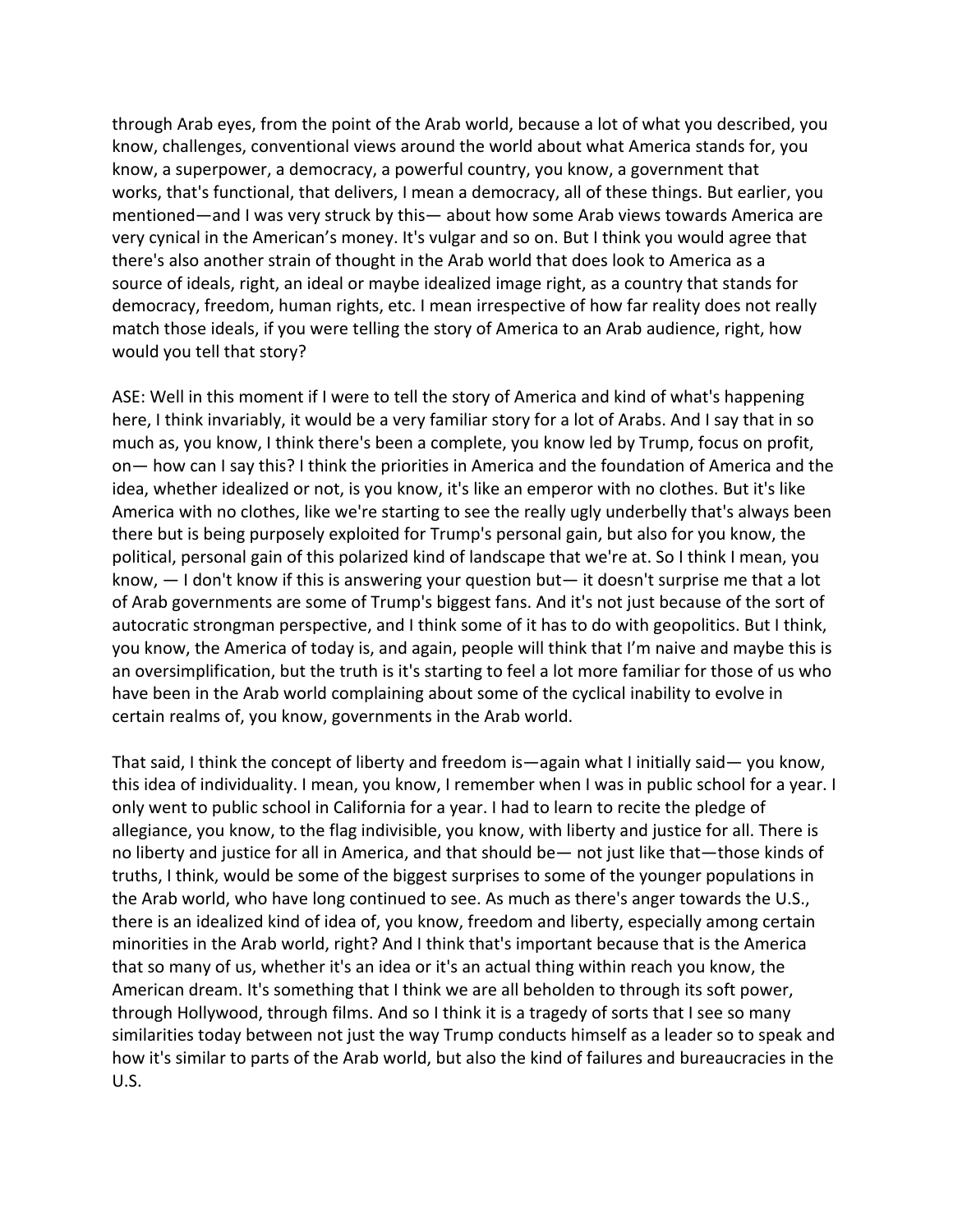TM: So if I could just follow up a little bit because there are three really important threads that I wish we would follow. I mean the first is you've described America in decline, America decaying on a variety of different dimensions. But I wasn't clear on the cause, and to the extent that you identified a cause, it seemed like it was Trump. That what happened is that the United States had the bad luck of having a peer in its midst, a politician who would pick at all the scabs in in this country. Am I getting that wrong or is Trump really a symptom of something else? And if so, what is that something else?

ASE: I think, you know, Trump is certainly a symptom of a series of failures. Most notably, I would say in terms of priorities— I don't need to give you all the statistics about hospital beds and the health care system in America and how catastrophic it is. I mean, I'm happy to. Talk about the failures, the under valuation of teachers and the series of kind of failures when it comes to protecting our education system, especially like, you know, general education. I think there have been a series of—I mean look, like America's reputation, America's isolationist kind of policies. Trump is only—he's not just a symptom. I think he's exploiting a moment. He exploited in 2016, a moment of deep division that many before him are responsible for helping to create. And I think the divisions— you know, we talk about systemic racism. We talk about all these systemic problems in America and not just the lack of wanting to actually address them, but maybe and more troubling, the inability of the current kind of system to actually prioritize things that are important for the well-being of the entire economy. You know, when Trump, for example, talks about the economy as the stock market, and there's just such a divide, such a deep disconnect.

We even put Trump aside for a second. Long before Trump ran for president, I was covering and speaking to young Americans and, you know, American mothers and families. And the thing that I constantly kept hearing is that they felt, regardless of whether they vote, Republican or Democrat in this system, they feel as though— and this is again, you know, highlighted by the single digit, you know, percentage of trust Americans have in their government, let alone the media—there's kind of like a collusion between corporations and the government that almost overlooks a large percentage of the American people's well-being, both their physical health, their sense of possibility. I know this might seem a little general in terms of my analysis. But it's kind of like, this is a moment that would have happened with or without Trump. And all Trump managed to do is—and you know, one of the biggest things I tried to do as a journalist in the years right before enduring Trump was speak to the people that that, you know, felt the racial resentment after Obama. I mean, to ignore the role of race in America's story, in the Trump story, in how we got to this point, to ignore how much racial resentment there was that we had a black president. And then on the flip side, you know, from white America if you will—and forgive me for making things seem just white and black, because they're not— but on the flip side, you look at the black community. They finally had, you know, Obama. And did their lives change that much? You know, you could argue that by some measures, for people of color, for minorities in America, things were worse, or things weren't that much better.

And so, I think the timing— you know, timing matters in life. And you know, whenever people describe Trump as masterful or you know a genius in some crazy sense, I mean if there is any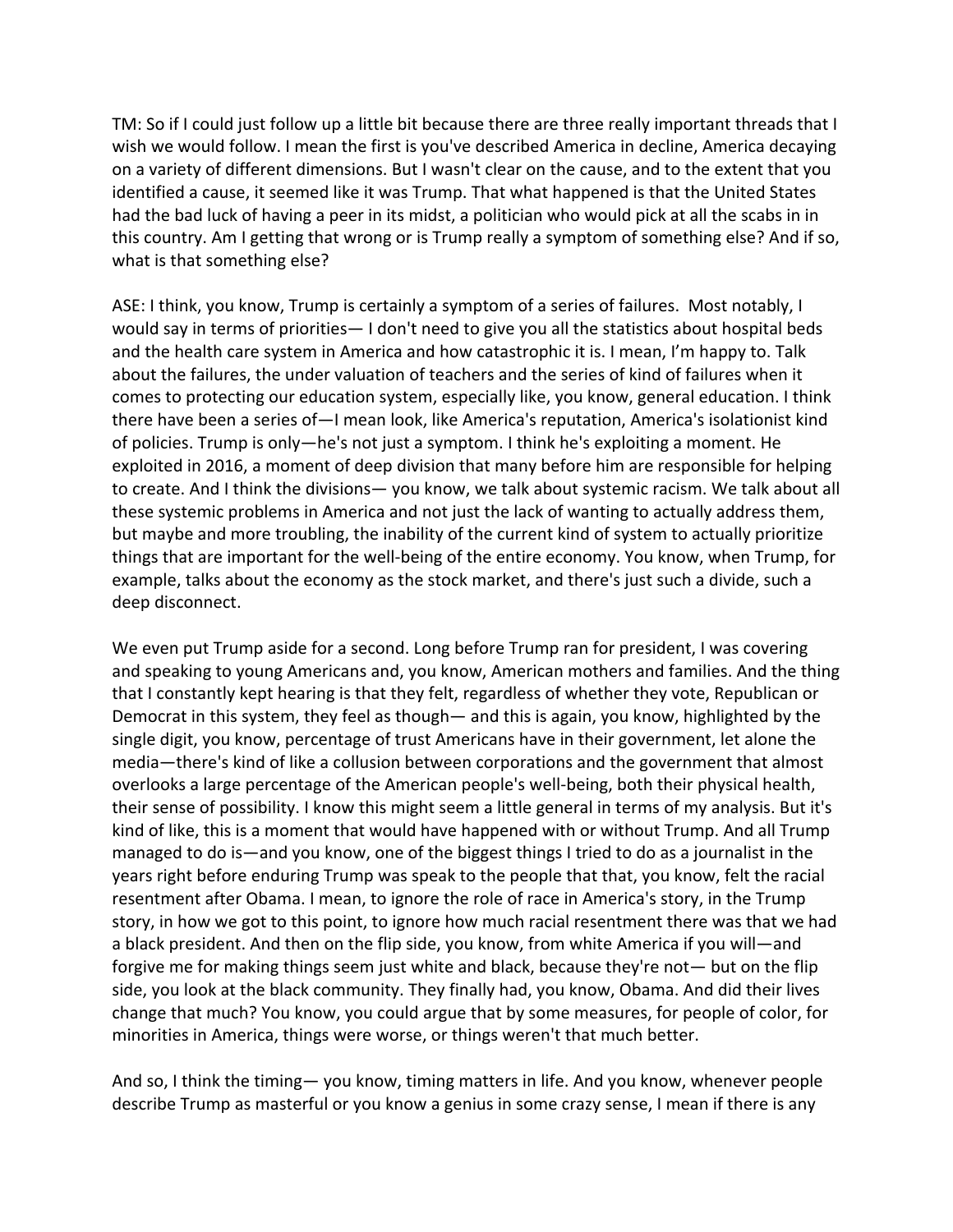genius to his madness it's in recognizing opportunities to exploit divisions and to personally gain from them. And again, this feeds into a broader culture in America that I think is worrying. You know, America has been governed by an extractive mindset, like much of the capitalist world, for a long time. And the reason I bring up extractive versus regenerative is I think that Trump is the embodiment of that, you know, the embodiment of— and we've heard him say it tirelessly— winning at all costs, not really worrying about consequences or who else is impacted. And you know, I think that's why he has done well with, certainly in terms of his relationships with a lot of Arab leaders. They speak his language. He's willing to protect their interests in ways that perhaps Obama wasn't. And so yeah, I think Trump is very much a symptom, but I could have never imagined. I think many of U.S. would have never imagined that he would be this successful in his failings.

TM: You know, I think you are correct when you point to all of the ways in which the United States is not living up to its potential. Yeah, but somebody might respond and ask you, Ahmed: okay so show me on the globe. Here's a globe. Pick the country that that is the ideal, that you want the United States to live up to. You know, in other words, there's absolutely the abstract criticism to be made. But then when we think about the places on planet earth that one might prefer to live in over the United States of America I, don't think Ahmed Shihab-Eldin has a long list.

ASE: You're right. There are a few countries in Europe right now that I'd be happy to entertain you and engage you on that conversation, in terms of COVID and how they're handling it. But even beyond that, just social protections that don't exist in the imagination here or in actual policy—

TM: But what about the individualism and the freedom to chart your own life path and the diversity of influences? I mean, does any place really come close to this country?

ASE: No, and I appreciate you pressing me on this because it is kind of, you know, and I use the word schizophrenic. But like one minute, I'm in agreement with you. But you know, when I hear you saying that, for better or worse, I thought it. And maybe this is reflective of how pessimistic I've become. Are those attainable? Those are ideas that have long been used to describe America, and there is a foundation that does support those ideas. But in the last four years, I think there— it's hard to overstate the damage in terms of not just whether those are attainable but the public and the majority of Americans trust and belief and ability to see and imagine those things to be true for themselves. To your point, you want to compare—I mean, you know, I don't know how to say it. I think it's an odd kind of conundrum because, you know, I want to believe that you're right that, you know, still we haven't completely lost that. I don't know. It's a good question.

TM: Well let me ask the question in a different way, and then I think what Karim and I want to do is ask you some questions about the upcoming election in particular. What's at stake for the Arabs in it? But before we get to that—so if we went to the average citizen of the world from which you and I emerge, and Karim emerges, and we said to the average Arab, do you think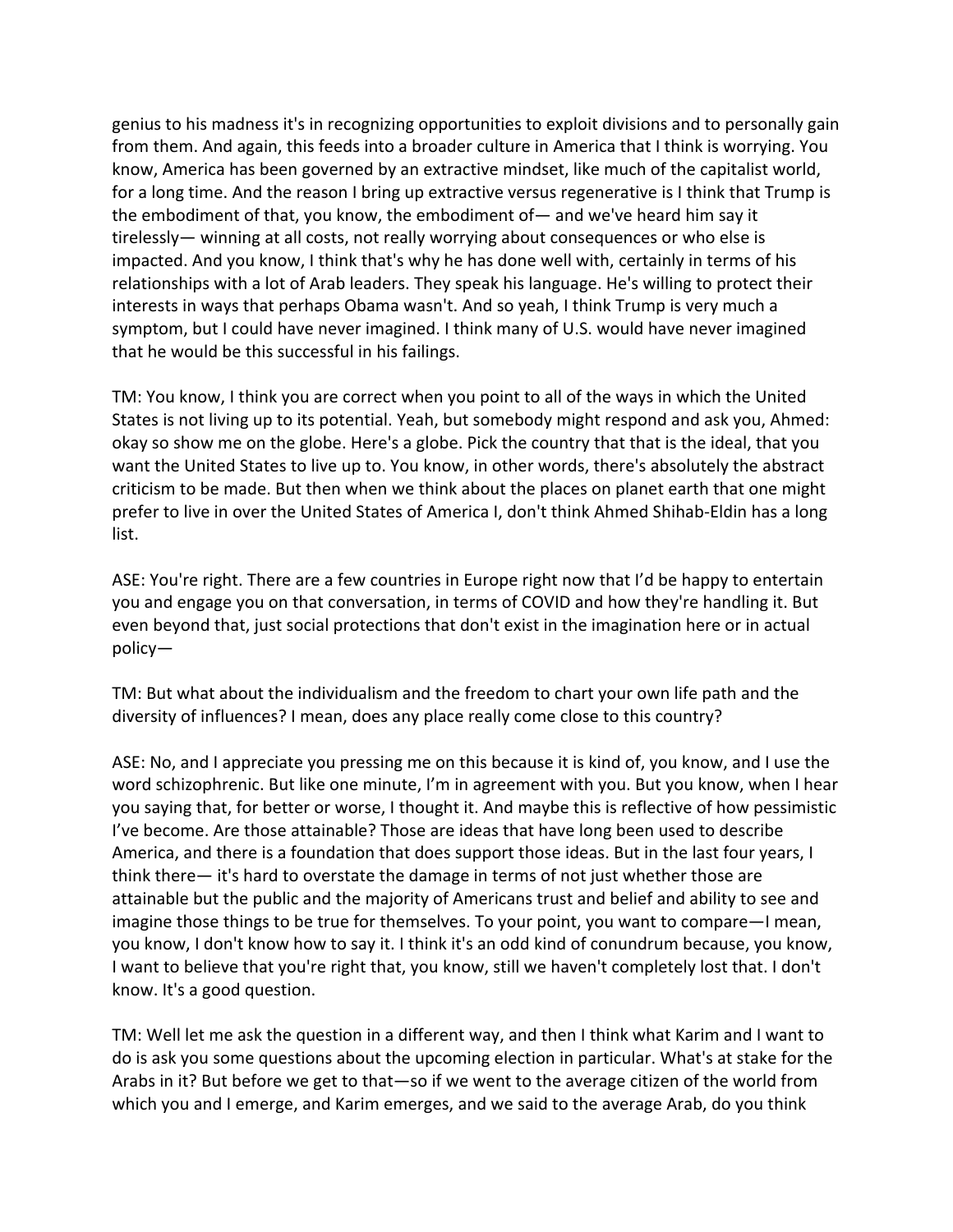the era America is in decline, they'd say absolutely yes. America is in decline. They'd agree with you, but then they'd give completely different reasons for why America is in decline. They would point to our newfound consensus in the United States on gay rights. They would point to the accelerating acceptance of trans men and women as fully legitimate beings, who are making legitimate choices about how they want to author themselves. They point to just our ever-expanding notions of the freedom of individuals to choose how they live their lives free from the shackles of religiously or historically defined moralities. Now somebody else might look at those exact same things, you and me for example. We look at those exact same things, and we'd say that is what is great about America. Those are America's contributions to the world. And so, I guess what I want to ask you: isn't it true, Ahmed, that if you care— and I know you do care about toleration and personal liberty and the freedom of people to explore themselves fully—right, that if you care about those things, America is still the only game in town? It's the shining city on the hill. It's the beacon of tolerance. It's the mother lode of good ideas. And that if America does decline, if America somehow finds itself in a diminished role, that's actually not good for the people in our parts of the world who are trying to expand the boundaries of freedom because America, for all of its flaws— I'm stating a case. I'm not telling you that I believe this case, but I'm trying to state it and to steal man that America has for the most part been the wind at the backs of people who are trying to expand the scope of personal freedoms around the world.

ASE: When it comes to personal freedoms, I think you highlight a conundrum that many of us who live with one foot in each part of, you know, the Arab world and the U.S. find ourselves in. Because first, just quickly, not that I'm trying to retort against because I do see the value in what you said because I do also believe it's a widely held position. And it's one that a lot of young people in the Arab world share with me and that we discussed and engaged me on that said— for example, there have been 30 murders of transgender people in the U.S. in 2020, more than ever before since we started counting. Now that's not to counter that there's been an expanding of, you know, maybe the social consciousness around these choices and these liberties and these freedoms. But you know, as you know, there's always a pushback when you move forwards, and there's always progress and then a little bit of a regression.

And I guess what I would say is when it comes to, like don't get me wrong, there is more at stake now in my mind for America to succeed and to thrive. And there's, you know, for all the reasons that you stated it. And when a place like America starts to seem or it starts to diminish in terms of its power or its influence or even more appropriately, its ability to unite its people and to provide for its people and to—you know, America's always represented the promised land, if you will, for lack of a better term, if not for Americans for many people around the world. And I think that's your point. But I would also say that this idea of American exceptionalism in my mind, and perhaps this reflects again how I've been clouded by all Trump's kind of doing, I think it's not as convincing as it once was. And I think there are many places you could argue in Europe where people might see a combination of realities, when it comes to these personal liberties that you're talking about and a context in which those personal liberties are not as threatened, even if they're not as advanced. It could be perception, but there is a reality, and perception dictates reality. Let's not forget like, you know, for as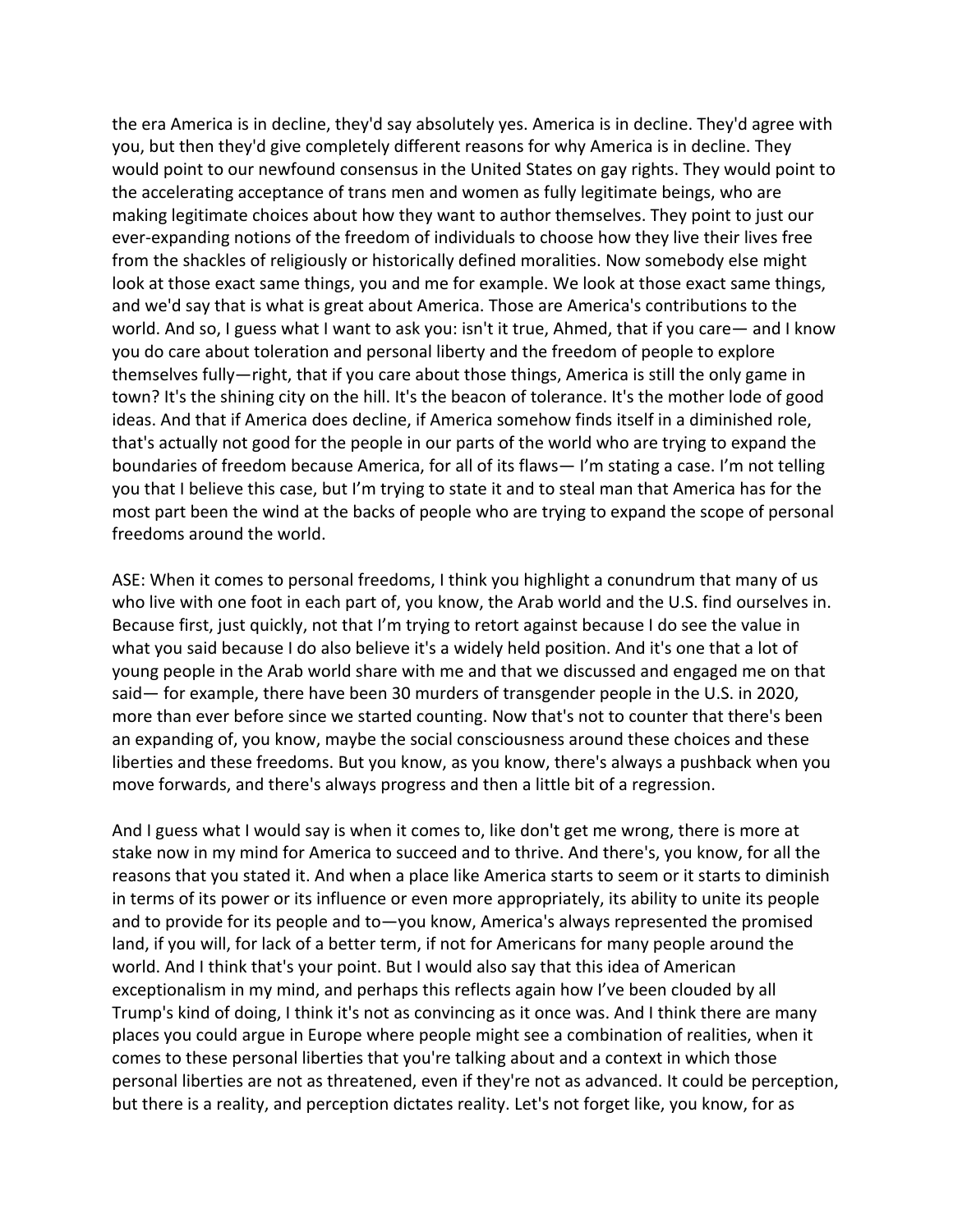much as any of us can accurately say what America is, in this moment, there is a deep perception that things aren't protected that we used to assume are protected.

TM: You spent the much of the first half of our talk explaining to us how perception is not reality. If perception is reality, then we Arabs are in fact the terrorists, no backward people, that they perceive us to be.

ASE: Dr. Tarek, there's a distinction. I said perception dictates reality, not meaning that perception becomes reality. Forgive me, maybe I'm not being clear or articulate. What I mean is for as much, as we perceive things about ourselves and the moment we find ourselves in, that influence dictates what actually plays out in reality. It doesn't mean that is the reality, and I just think if you look— I mean honestly, anecdotally, I've lived in New York for 10 years. There are more murders in Brooklyn and in New York than ever before, in many years. And I see it in the street, there is a perception I feel walking in New York City streets of being unsafe in a way that I never used to. And is that because I'm perceiving, you know, the media, and I'm watching too much, you know, TV or what have you? No, it's also the way in which people are interacting. You know, fear is a very palpable motivator, in terms of behavior, and I think people—when people are fearful, they are easy to control and co-opt. And so, I don't want to delay this part of the conversation, but like I think, you know, it's not a coincidence that many demagogues and others use fear to control people. And I think Trump's been very effective at doing that. But he's also been effective at making, at least those of us who value those personal freedoms and liberties, he has made it feel, whether it's true or not, and I think it is true, that we're losing the guarantee of that trajectory, and I don't think, you know, a Biden win is going to— I think it'll be a lot better. I think we'll be further towards that role. Maybe we can re-engage with the world, and we won't be so isolated. But I don't know that it's all just going to become better. I mean, if you look at a lot of economic markers, in terms of individuals not the stock market and like corporations but like your average American, things aren't getting better. And I think our perception that things aren't getting better limits our ability to actually move forward.

KH: So Ahmed. I think we need to spend just a few moments talking about the implications of all this for the relationship between the United States and the Arab world. There was a time when the majority of Arab countries would look to the United States to solve their problems, whether the problems are democracy, whether those problems are development, solving these conflicts, or even providing protection or security for their countries. Given everything you've described for us today, does that view still hold? And I guess the flip side of that question is should it hold? I mean you, as an Arab-American, would you advocate to especially the youth in the Arab world to look to the United States to solve the region's problems?

ASE: No, in fact, I welcome that shift. You know, I think it's always been a bit problematic because, you know, we need to distinguish between Arab leaders and Arab people, as I'm sure you know. There's often a distinction. I think, you know, the people don't necessarily look—and I don't know, maybe we disagree on this— for the U.S. to so-called, you know, solve their problems. I think there is and there should be a role for the U.S. to play in terms of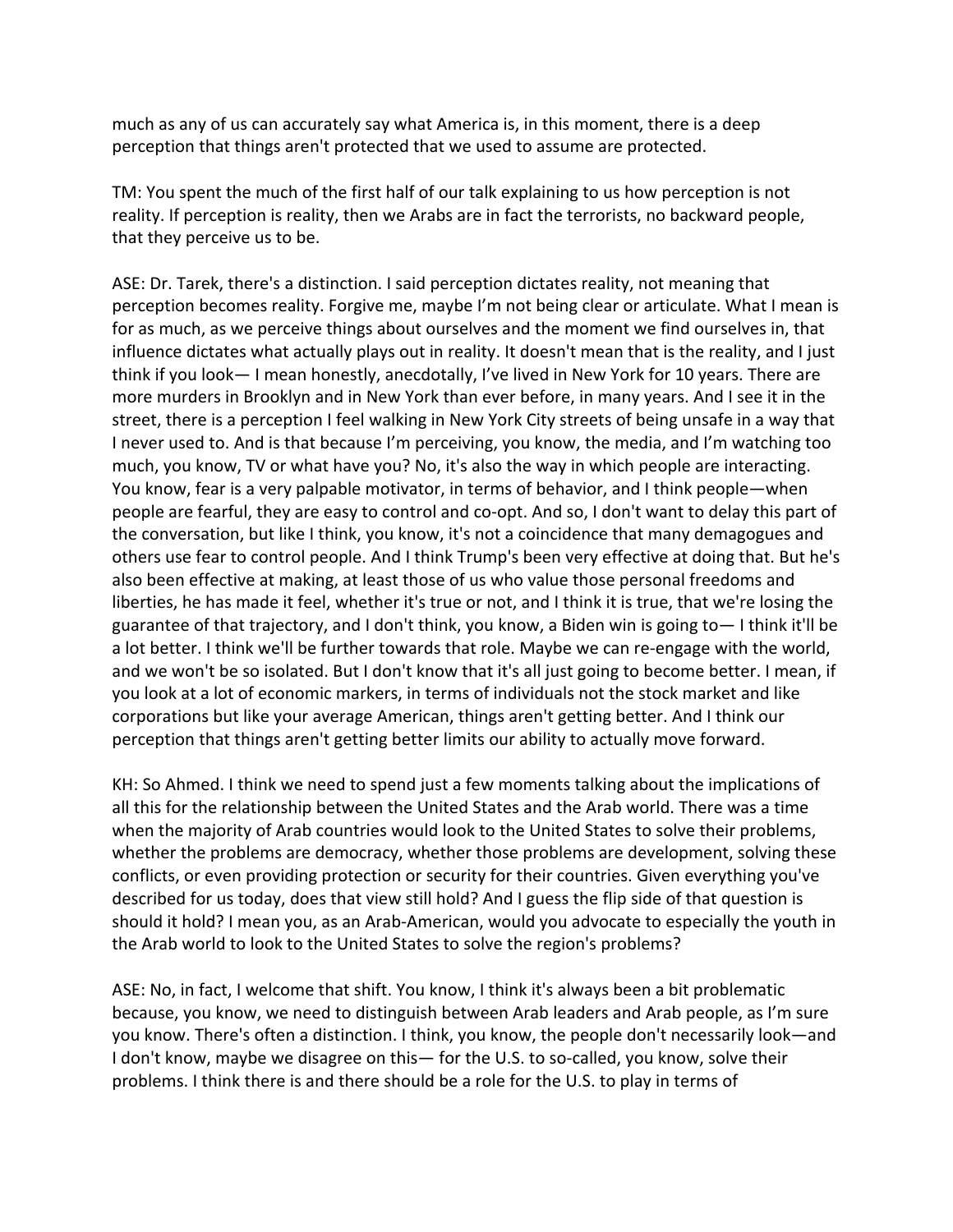guaranteeing— and again, I'm speaking like ideally, as it has in the past. And I think there's many signs you could see in varying countries, including Egypt, where this has become kind of a crisis point, the flashpoint where the U.S. and civil society and institutions, especially around human rights and accountability and transparency, not just in governance. I think there's a role for America to play to protect some of those freedoms and liberties that you know, Tarek, rightfully mentioned. Many people in our world look to the U.S. and look to people who have moved here. That they're afforded these—you know, I know for example, just anecdotally, I know many people from Egypt, a handful of people who are close friends of mine, who in recent years have left Egypt due to persecution and several other Arab countries around sexuality, for example right. And they find a home in this moment in America and this madness in America. And they feel, despite all the things that we've outlined that that suggests America's is diminished and is Trump is struggling, they find real solace, and they remind me that, of course, there is a role to play. I do think though that Trump's sort of isolationist policies and his unwillingness to hold a lot of Arab leaders and their governments, not just accountable to America by any means but accountable to their own people as we've seen other administrations do, that is just another one of the kind of, you know, historical roles of America nd some of the kind of normalcies and the norms, if you will, that Trump has completely abandoned.

KH: I think this is the question. Should the United States play that role. I mean, is it for the United States to ensure that Arab governments are somehow—to use your words accountable to their publics?

ASE: I think it's hard to discuss that without looking at the other ways in which America influences the Arab world and Arab governments, in terms of aid, in terms of, you know, kind of Trump boasting about saving MBS from any accountability on the tape with Bob Woodward when it comes to, you know, the killing of a journalist, of course Khashoggi, the eight billion dollars in arms sales that the U.S. has given to Saudi for example, the role in Yemen. You know, to take the politics out of it. I mean I'm not trying to answer your question— just so people don't say that I'm evading the question. I think there is a role for the U.S. government and U.S. institutions to play in terms of protecting, whatever, you know, liberties are afforded to Arab populations. But I also think in terms of their—I think the U.S. has a role. I don't think they should be doing nation building as we were doing in Iraq. But I reject this idea that the U.S. should have no involvement, as if it's even feasible, in terms of shifts that the Arab world may be able to make to afford more plurality, more of voices, and to afford their citizens more protections and liberties.

TM: We want to open up the discussion to include members of our audience, but before we do that, you know, you've spoken quite eloquently of the importance of these ideals of freedom and personal autonomy that America stands for, if imperfectly but that are really universal values. How are we going to get these things in the Arab world? I want you to think forward,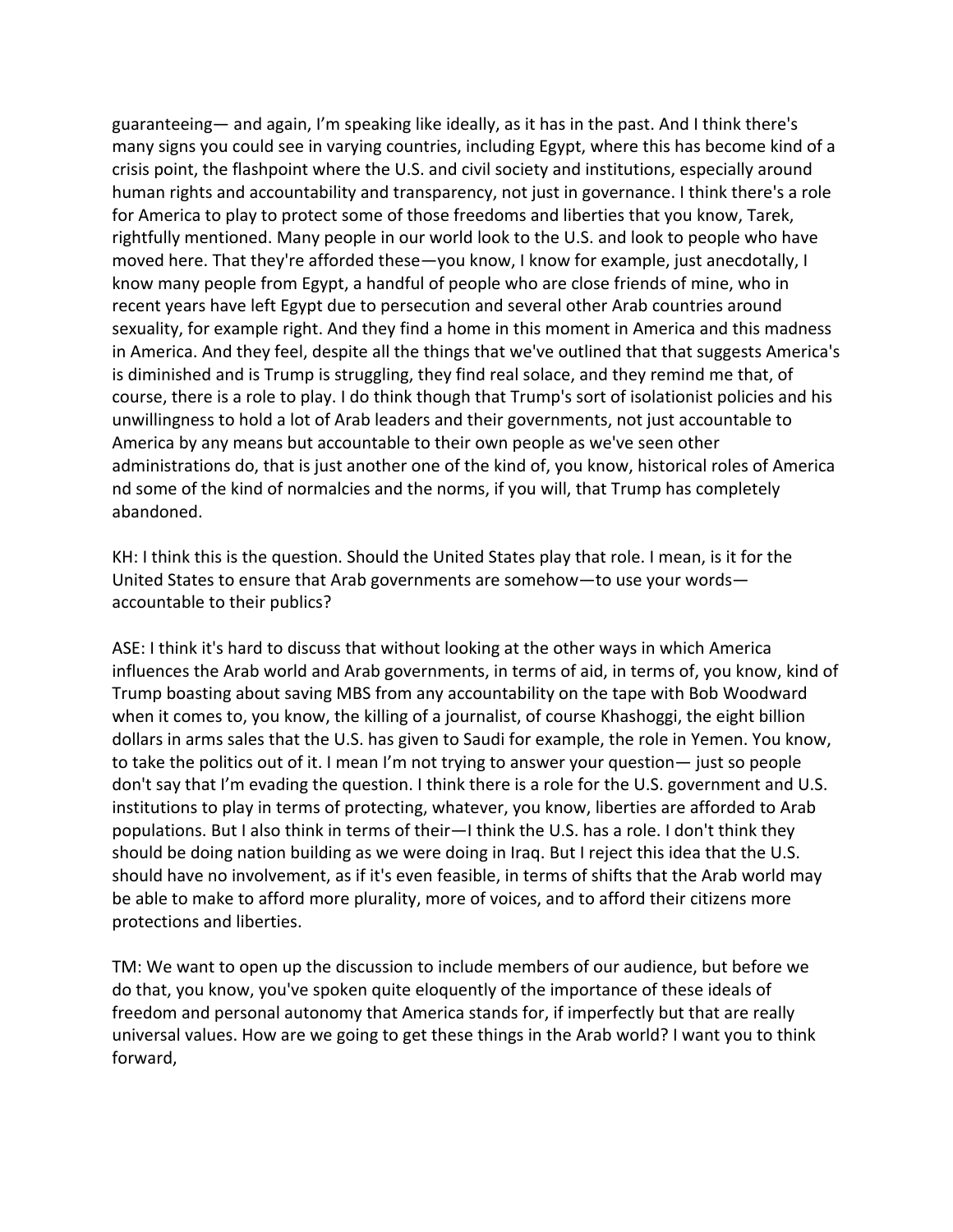ASE: What do they say? The multi-billion trillion-dollar question in any sort of debate: how do we attain them? What is the path?

TM: Yeah, tell me a story of how these will come to the Arab world. That might be too hard a question.

ASE: Well let me tell you this. The general answer, I think—and I've thought about this a lot over the years long before Trump's kind of, you know, threatening of some of these things in the U.S.— I think if it is to happen in the Arab world, unfortunately, it's my belief that it will come through a process of deep and serious crisis. I know this may seem vague but also depressing to some of us who might want to believe that there's a path towards reform or progress in this sense that is incremental and that is a trajectory that we're already on. I'm not so sure that that's true. I think the internet, for example, has dramatically changed our perceptions of what is possible in the Arab world, especially amongst different generations. And so, I think you're starting to see a stratification that is quite troubling but also in the long term.

In the event of a crisis in one Arab state or in the region at large— and by crisis, you know, it's almost odd to say that because, of course, the region's been mired in crises, both economic and political, for many years. But I can't envision— I think through art, through culture, through storytelling, through those things will and have, quite frankly, pushed the needle in pockets of the region. But if we're to be honest—I think it's important. I don't know that that is the main pathway towards change. I think, you know, it's like when they say things have to get a lot worse before they get better. Just for as long as I can remember, I've wanted so desperately to see that come to fruition in the region, and I wouldn't say I'm less pessimistic of that now. But I would say there are people who are tirelessly pushing the needle forwards, and the reason that I think it doesn't move forward is because there are too many mechanisms in place where even those people that are pushing the envelope forward invariably have to answer to those mechanisms and those interests that pushed them back down.

TM: This is a much longer conversation, but you know, certainly when I look at the Arab world, I do see the gradual march towards greater, openness, and freedom that is coming really from below, from mechanisms like you talked about— the internet traffic with the rest of the world. But it sounds like you also feel that there are some breaks on that that need to be surmounted through— they're going to take some energy to surmount. I actually want to close with one last question. You know, because you are clearly a very pessimistic gentleman—

ASE: Yeah, I know. Not always. You know, I'm sure people— I don't know what's happened in the last four years. I should just quickly mention. But the disillusionment I came to realize after covering Trump in 2016 and the exhaustion I think not only depleted a part of my physical stamina but also my emotional stamina in terms of believing that things are going to get better. So perhaps that's what's marking this, miring this in a little bit of pessimism.

TM: So you may have obviated the last question I was going to ask before opening it up, which was if we push you to try to get back in touch with your optimistic self, how do you think the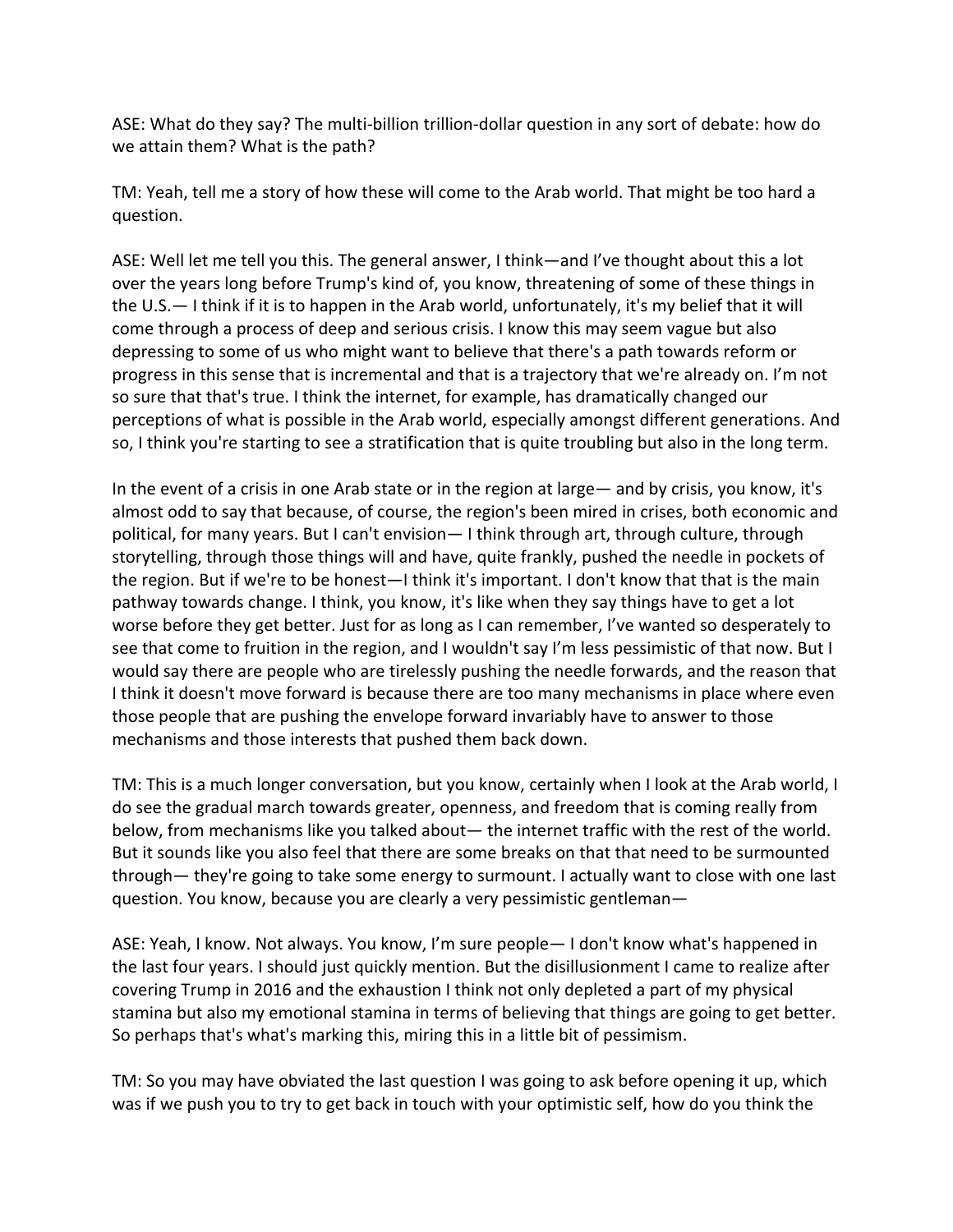U.S. might emerge or get out of this current moment and transcend the forces of darkness that you see swirling around it?

ASE: Creativity. You know, we talk about American ingenuity. We talk about for— as much as I mentioned the education system, you know, being in shambles in terms of the general education system, I think when it comes to higher education, there's so many interesting things happening. I think that it will not come from strictly— I think the ballot box will be a part of it. But I think it's going to — I think there's going to have to be a kind of re-imagining of what America is because I really believe that this issue of racism that America has consistently avoided to tackle authentically and with accountability, in a serious way, has held America back in ways that we can't even— I mean, you know, the best scholars and people I respect have outlined it all. But I think it will start by addressing the truths. You know, we celebrate Thanksgiving and Columbus Day. And the division on social media of those who are like lambasting those truths and then those who are attached to it because they're so scared to let go and for America to change. And you know, America is not going to change, and life is not going to change for the majority of Americans until we look in the mirror. It sounds cheesy, but we've managed to be— this is why I talk about priorities.

We've managed to avoid prioritizing the things that actually matter when you want to measure a country's well-being, and that's collectively and individually. We overlook healthcare. We overlook education and teachers and the importance of that. And then we have this moment where our education system, our economy, our healthcare system are glaringly failing compared to a large part of not just the advanced world but other countries. And to have the vantage point where I was in Kuwait, a country mired in a lot of its own problems and instability and uncertainty, politically and economically, and to be looking at America—and I guess this is where the pessimism comes from—to see America just, you know, given to its worst sort of traits and to see— I think there needs to be a more radical shift beyond when I talked about extractive earlier, like you know to a regenerative economy.

My last story for AJ+ was going to Texas, which is the bastion of, you know, conservative culture and oil and whatnot. I did a story that I'm so proud of because it gave me hope, and so maybe this is a nice way to bring it all full circle. Short version is there a lot of young Republicans in Texas who are actively working towards renewable energy, and Texas leads America and renewable energy, even if Trump is pulling out of the Paris Climates. And I found that to be hopeful, why? Because for as much as I want to believe that, you know, those young conservatives are morally worried about the wildfires and climate change, that's not what was motivating them to invest in climate change and to believe in climate change and work towards renewables. What was doing it is that we've reached grid parity, and that it's now economically lucrative. And that is a mindset that drives a lot of people's decisions, both individually and collectively in the conservative and Republican space.

And one thing I think Americans don't do enough is we don't look to places where we can compromise on maybe our values. This is why when you read that twitter description, it's like we can double down as Trump has on the divisions and what sets us apart. Or, we can say hey,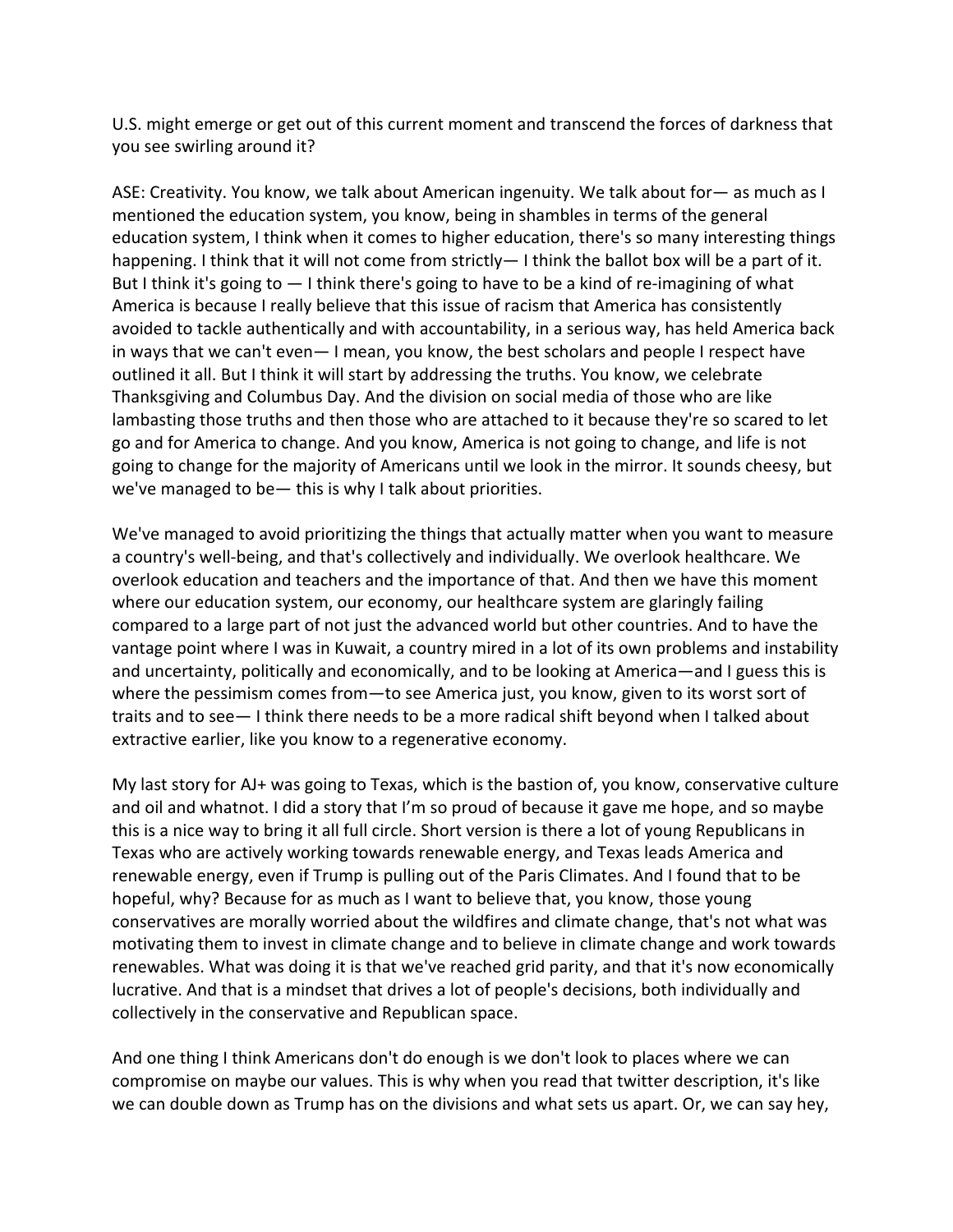you don't think climate change is real. You don't think we should, you know, do this for all these moralistic reasons. Fine, you're motivated by money. Let's regulate that within reason, but let's use that motivation to work together to make sure America is the leader of renewable energy. Why is it that China is creating solar? Anyway, the point is America in many ways has, I think, abdicated its role in terms of pushing innovation. And even for me to say this is controversial, right, because historically America has always been hailed as the bastion of creativity and innovation. Not in the last few years, not in the fields where it matters, and not in the fields that are going to dictate what governments and what societies thrive. Climate change is real, and it's not a political talking point. And this is true for the Arab world too, right. These states that are now—you know, Kuwait may be tapping into their after-oil fund because of the pandemic, and a lot of governments around the world are scrambling in this moment. And I think America— to bring it back to your question—it's just compromise and realizing that, you know, if we want to achieve, we have to work together. It sounds cheesy, but there is very little I should say that makes me feel as if there is even an awareness of how divided America is when it comes to the decision-making level.

TM: So I will say that, you know, I asked you to try to think optimistically, and you sort of did. And I think in your answer, you invoked a lot of kind of quintessential American characteristics. when you talked about, for example, those young folks in Texas. You invoke this kind of American ingenuity and can do it attitude. When you invoked creativity as one of the pathways that is going to get us out of this moment. Again, you're invoking something that I think is, you know, particularly unique about America. So I think even you believe that the fundamentals are still there. But I want to let other people in our audience engage with you. So what we will do now is open it up for questions, and ladies and gentlemen, if you'd like to ask a question of our guest, Ahmed Shihab-Eldin, you can use the raise hand function in Zoom. And you can access that by looking at the bottom of your zoom window, clicking on participants and then on the right-hand side of your screen. There should be an option for you to raise your hand, and then I will call on you. And then I'll invite you to unmute your microphone, and you can ask your question. So the first question I have is from Sultan Sooud al-Qassemi, senior fellow of the Middle East Initiative, a great friend of our program. Go ahead Sultan. For some reason, your sound is not coming through even though you're unmuted. Let me try to do it myself. Okay, so can you unmute again now? The icon is saying you're unmuted, but we cannot hear you.

## ASE: This is true.

TM: Okay we'll come back to Sultan while we work out that technical difficulty. So the next person I have on my list is the distinguished Kennedy School student Devika Balachandran. Go ahead.

DB: Thank you so much for joining us. I'm in Professor Masoud's class, and I'm always asking questions, so this is really exciting to hear from you. I'm really curious to hear—so you said that like America hasn't really shown anything that indicates that it is moving towards becoming less racist, to simplify what you were saying earlier. And I'm curious. Outside of like investing in health care and education, which would broadly target like everyone and not specific minority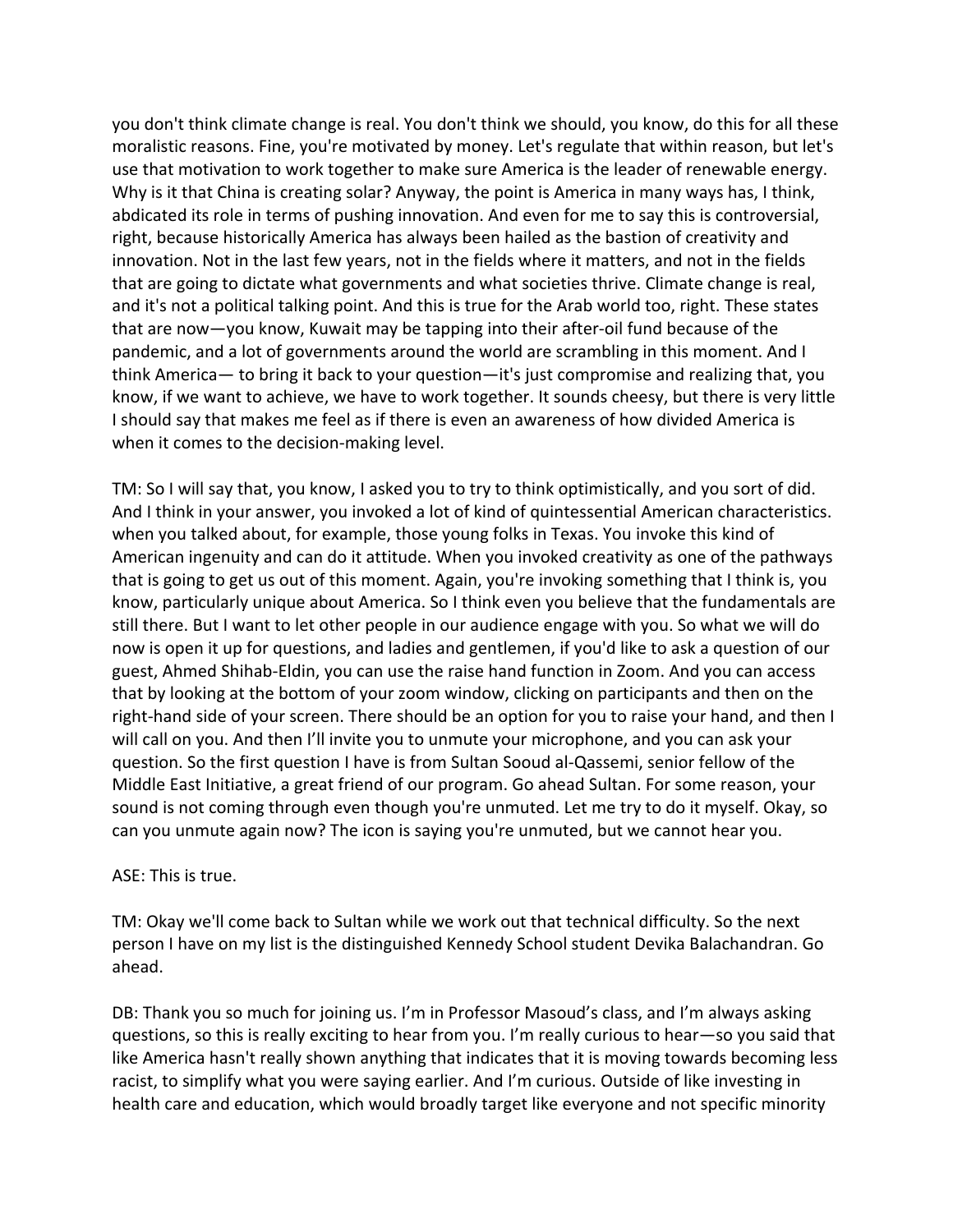groups, what are some ways potentially including or aside from reparations that you think would indicate that America is moving in the right direction?

ASE: Good question. I know this might seem overly simple. I regret to say that I think we don't listen, and we have a short-term memory. If you look at, you know, America and the story of America and how it's been told, you look at people who are controversial scholars— if you will—such as Cornell West and others, who have rightfully highlighted I think the answer to your question in a way that is much more eloquent than I ever could. You know, we've seen and again when I say perception dictates reality, I really appreciate you challenging me a little bit on that because it's not absolute. But black people and the perception they must have, you know, of their value— not just because of what one cop does or 600 cops or, you know, the police brutality—but all the different ways in which they suffer, and are we really listening? Not just to them, but are they listening to each other? When we have these sorts of conversations in these forums, I can't tell you how many times—you know, of course Palestine, and when I advocate for the for the rights of Palestinians as a journalist or as a speaker in the U.S. context, it's often dismissed, disparaged. How can I put this? I am always dismayed at the way in which we listen to each other when there's a flashpoint, a moment of an opportunity to learn. And what ends up happening is in this cancel culture and in this 24-hour news cycle and in this social media, siloed walled-off identities of, you know, not just liberal and conservative but even all of the divisions between liberals and socialists. And you know, it's almost like we listen to what we want to hear. And it's like the confirmation bias phenomenon of social media, I think, is actually culturally infiltrated into even offline, how we approach disagreement and how attached we are to outcomes and to fulfilling what it is we believe based on our own socio-economic, you know, status or what have you. I'm curious, but sorry I don't want to ramble too much. What do you think might be, other than investing in education as we talked about, what do you see as maybe a glaring missed opportunity?

TM: Is this me you're asking or my student?

ASE: No your student.

TM: Oh yeah. She's muted. Sorry.

ASE: Oh because maybe you had a thought that informed the question.

TM: Well you know what, you know, I can attest that Devika has many thoughts, and they're all excellent. But in in order to just keep us on time, I am going to read out Sultan's question, and then I will call on our colleague, Gary Samour, formerly of the Kennedy School, currently the director of the Crown Center for Middle East Studies at Brandeis and my personal role model and hero. But let me ask Sultan's question. So Sultan says, "Ahmed you spent 10 years in some of the most prestigious media firms. Do you still feel that traditional media has a role to play in strengthening understanding between the U.S. and the Arab world, or has it been compromised on both sides beyond repair?"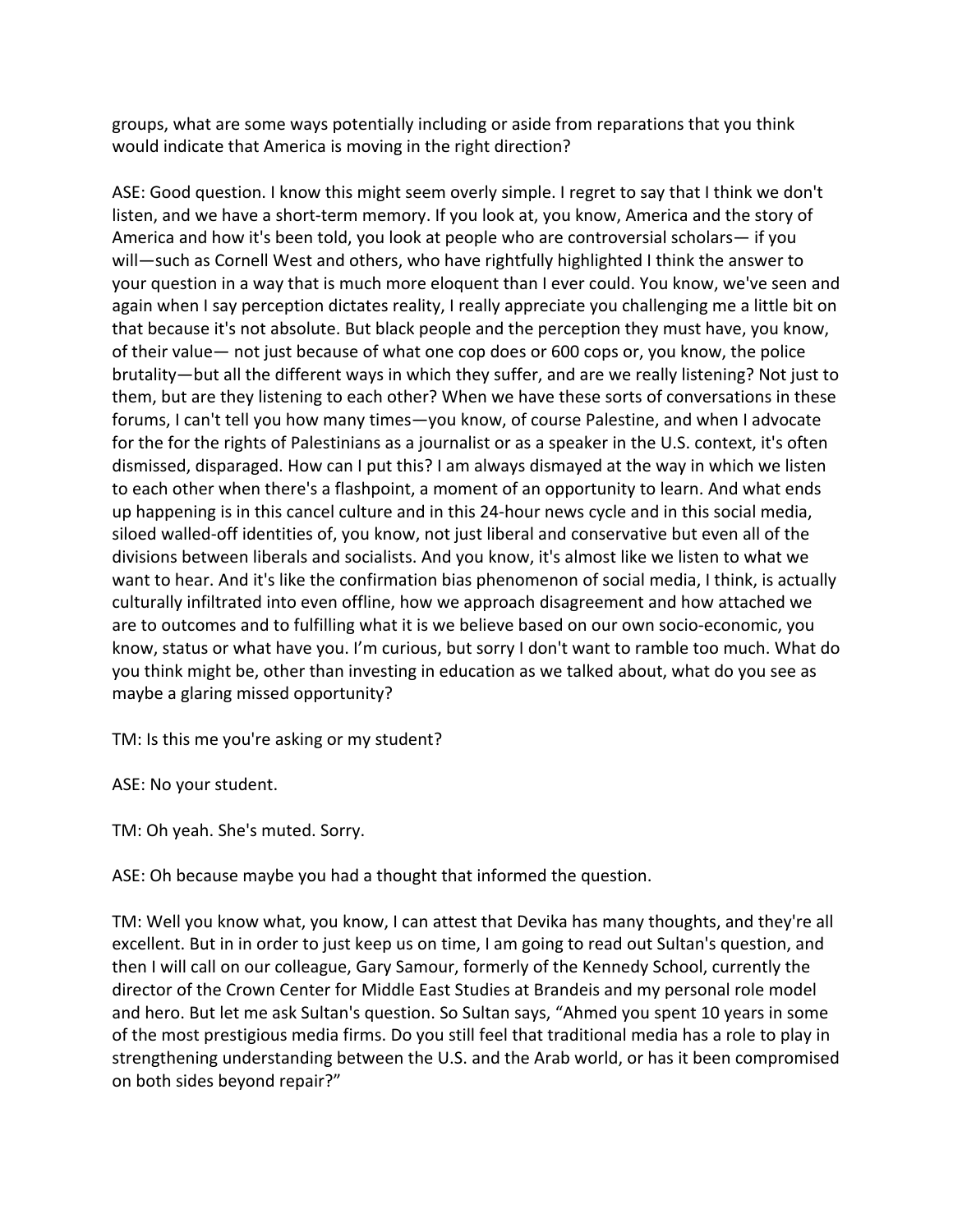ASE: Fantastic question. A role to play. Just remind me, in what specific way?

TM: In specifically strengthening understanding between the U.S. and the Arab world.

ASE: Oh Sultan, always with the apt questions, so relevant too. I can't honestly say that there is no role to play, by simple virtue of the fact that there are people like Ayman Mohyeldin and others who have to use a, you know, very common term that we're accustomed to when referring to Muslims or Arabs, who have infiltrated the mainstream media. And the reason I start with Ayman is he brings in a casual sense a kind of accountability in context to any coverage of the Middle East in a way that I think has been sorely lacking. Now on the flip side, I do think that the reputation and the relevance, quite frankly, in the debate or question of the Arab world in the U.S. and the relationship between the two, I think the mainstream media is falling way behind other forms of interfacing and storytelling.

And that's where I think art and culture and programs and protest movements and the ways in which you can still connect with groups, I think that's a lot more promising in terms of moving U.S. forward and that relationship forward. I think there is no shortage of ways in which the and I've seen this both personally, as I started saying earlier in the conversation where it's so difficult to convince the decision makers, if you will, in that space of mainstream media. Not just Palestinians but any Arab story is viable is interesting, is engaging, is compelling, is useful to an American audience or to their audience, unless it fits a very conventional and mundane and kind of, you know, this story and this narrative that we've come to know. I mean I can't overstate how quick people are to dismiss other stories, and that's where it's interesting. You know, the one good thing about social media, I mean you know, back during the Arab uprising —Sultan will remember. That's how I met him in part. You know, the prolific tweeter that he was. But you know, one of the things that I've admired about him and others — you know, there was a moment where social media felt like it could potentially change everything, the game here, the game there. And it seemed like, you know, this powerful tool for the better. And I think if you look now, many of us who saw that moment and lived that moment and saw the potential and the possibility that social media brought in terms of progress in the region, especially for youth, it's kind of been flipped on its head in terms of how social media is both used in the Arab world to suppress, to target, to divide. And quite sadly, it's all the more glaring how it's being used to do that in the West.

And that's, I think, the birth of my pessimism that has become kind of the sidekick during this conversation. It comes from my inability to marry and kind of trust that there is hope because I think the mainstream media in America has abdicated a lot of its responsibilities for the U.S. But also, all hope is lost when it comes to the Arab world. Quite frankly, that's why I'm not working for the U.S. mainstream media right now. Maybe that's not the best thing to say, but I just think it's a bigger part of the problem.

Just look, for example, very quickly. I know this doesn't have to do with the Arab world, Sultan, but this whole controversy. And just to bring up the whole Kamala Harris– Rachel Maddow— MSNBC thing yesterday, the fact that NBC is running, you know, Trump's [town hall]. NBC, the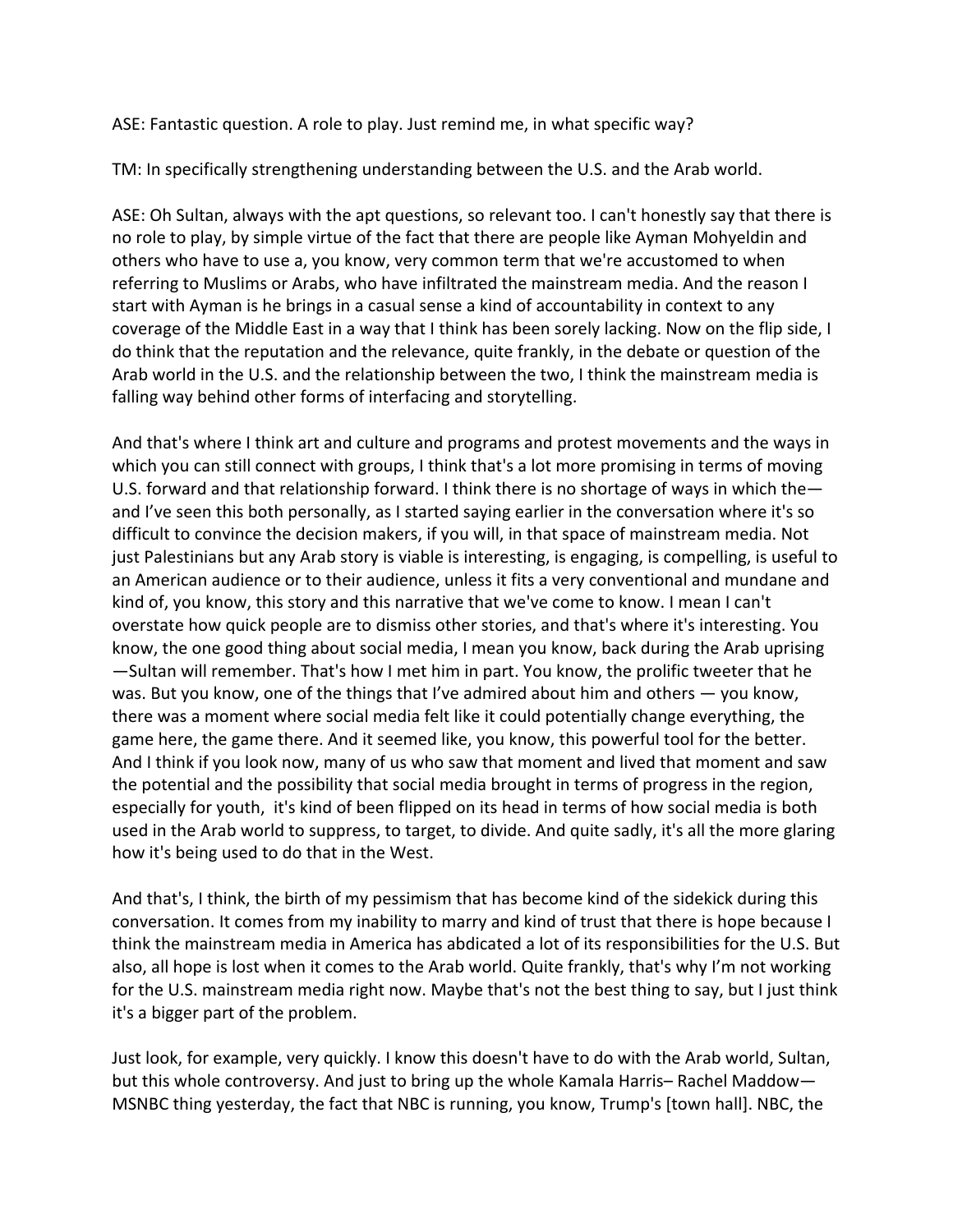network that built this man, that has almost— so you know— destroyed America, if you will, to use the media as kind of inflamed rhetoric, you know. Here they are doing— like short-term memory lesson wasn't learned. They are still giving him free airtime, you know, despite his threats and all that he's done and still laughing it off on air, you know. And I'm not criticizing Rachel or Kamala for laughing it off. I mean it was a funny moment yesterday. I'm not providing enough context for those who missed it, but this idea of laughing at the fact that a network that created a man and perpetuated a false illusion that he was successful and that he was all the things that he told us he was that he turned out not to be. That we're still here in this moment four years later, and they're going to do it again, I think, says a lot about the impotence of American media. And yeah, presumably, it depends on what they do with them once they have them on the air. In other words, like you could imagine that if they ask him tough questions then we would say that this was a good thing to have done?

ASE: If they ask him tough questions, I will give you whatever it is you want from me.

TM: Okay, our next question is from Dr. Gary Samour, director of the Crown Center. Welcome Gary. Let me unmute you. You should be able to. Yep, great.

GS: Thank you very much Tarek. Thank you, Ahmed for a really eloquent presentation. So I'm really surprised that you don't see this upcoming U.S. election as a defining moment for the American character. I mean for me, if Biden wins decisively, which I think he will, it's a sharp renunciation of everything that Trump stands for, and it's a validation of Biden's platform, which is based on unity, racial justice, has candidates of black women, you know, a regenerative economy, even personal morality and human rights and foreign policy. Not that Biden will solve all the problems, of course. But for me ,if you want to be optimistic, the fact that the American people, I think, are very likely to correct the mistake they made in 2016 is the most optimistic fact I can think of.

ASE: Well if I may, forgive me. I appreciate you bringing up that point. The one thing I will say on this is, you know, anything is possible, right, including a landslide where there would be very little doubt on election night. But I would very respectfully invite you to tell me— you know, I hate to say this, but as a journalist who, you know, facts are the foundation of our craft. I can't tell you how many times I came to the really depressing realization that many Americans may have also come to that facts don't matter in this moment. It's not that they shouldn't matter. It's quite the contrary. But it has been proven that facts don't necessarily matter, at least for a large half, if not small minority of the country.

Now the reason I mention that is because even if Biden were to take a commanding early lead, I mean what Trump has managed to do is, you know, with a plague and a recession and the catastrophic politics, like it's not possible that there's going to be a constitutional crisis. In my mind, it is probable, right? And if you look at kind of —Trump's ego maniacal and all that. He's laid the groundwork, beyond calling it the China virus and beyond all the mail-in voting and all. He is, and this is, again, where people might even call him masterful. There's no fail-safe kind of measure against this constitutional crisis that is in my mind probable and very likely. I mean I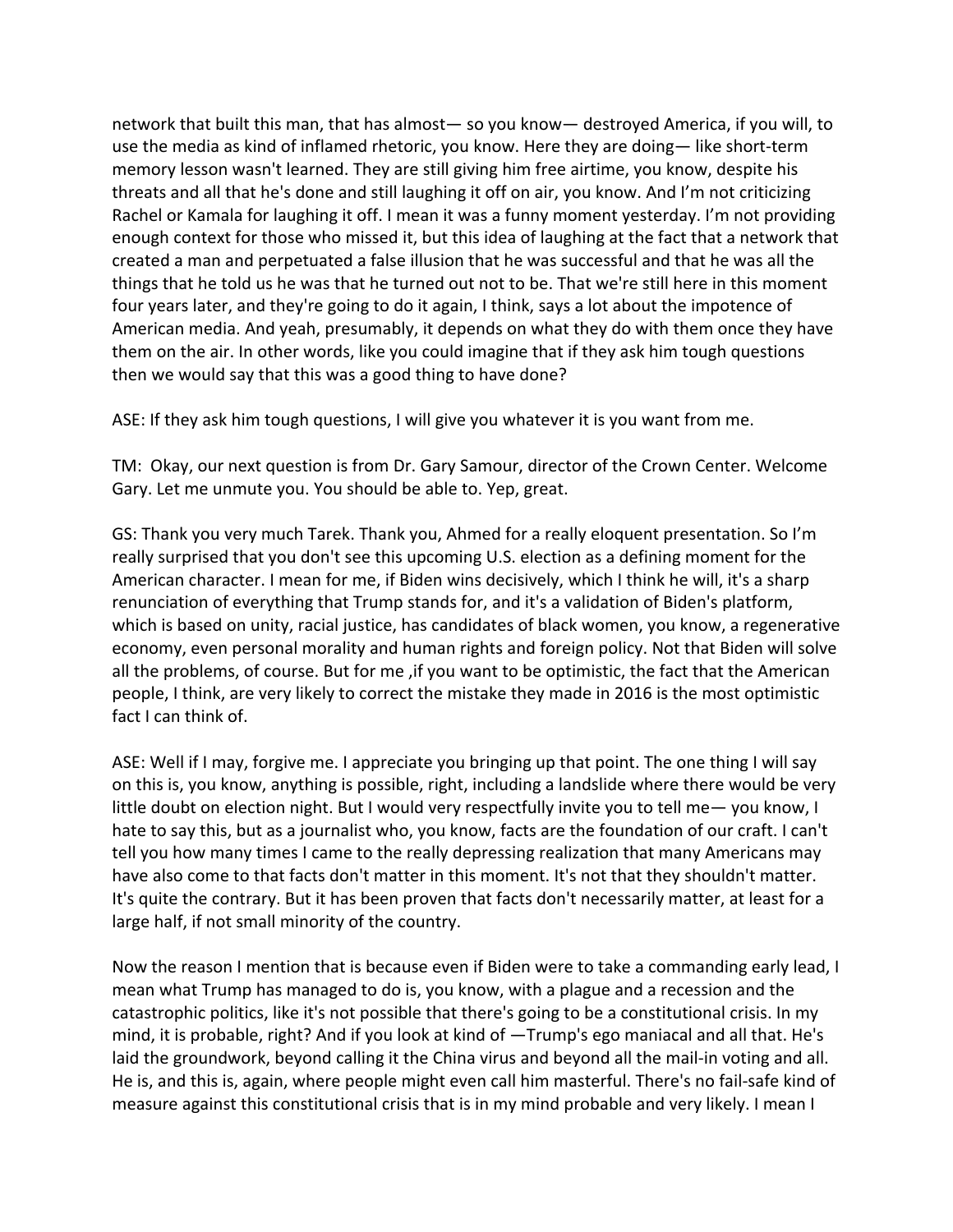see it being regardless of the lead. I think there's going to be a post-election kind of struggle in the courts, and that's obvious to anybody, right? And both sides are preparing for that. It's going to happen in the streets as it has, and I think it'll be bigger depending on how big the margin is.

And you know, again, back to what my dad had mentioned, that moment of like him like glaring out into the distance in a very creepy way. If I were to ever reenact this—which I might very well do. It was almost like a premonition, and I'm not trying to, when he said civil war. You know, we can also define what is a civil war, and I don't necessarily think that's as likely as his tone suggested it might be, but all I'm trying to say is there's a very likely scenario where Trump is going to do what he has consistently promised. He's going to burn the house down. His Republican allies, as you know, who have so far seemed so willing to kind of play these parts and support him for their own benefit and gain. I mean, obstruct kind of the emergence of any sort of unambiguous victory for Biden in the electoral college, which is in of itself a huge problem and was in 2016, as we all know. So I just think Trump has laid the groundwork for this kind of post-election legal maneuvering that's going to circumvent the results, regardless of what the results are. I genuinely believe that, especially in the battleground states. And I think—and I'm not a constitutional scholar by any means— but my brief understanding is that the constitution is vague enough and specifically the electoral count act that a contested election is going to continue for months.

I mean we talk about, you know, America in this moment. I mean the machinery of democracy for better or worse is—I just think there are too many variables. And so you know, I'll be frank. I was thinking of going for the winter back to the Arab world, back to Kuwait to be home with my parents, if you know, that was like a possibility. And here I am, actually, in Florida is where I find myself, where president Trump tonight is in Miami, which is where I am. And he's going to be giving, you know, his town hall, and it's going to air on NBC. I mean what a failure — back to Sultan's earlier question. And to bring the two questions together, what a failure, regardless though of what they were to ask him; what a failure to give a figure like this because of the presidential protections or deference.

Why have we in the media— it took us years to say he's racist. People have been fired from their jobs for calling the president a racist. Did the president get fired for the series of, you know, like obscene and arguably illegal, if not arguably clearly illegal or like corrupt. So I just think, again, when we talk about priorities, I hope you're right, Gary. I think you may be right in that this is a watershed moment. I just wish I could believe, having seen the media and others fail to not only hold the president accountable but, quite frankly, hold ourselves accountable. And that was the biggest failure on display on Rachel Maddow's show last night. And, you know, I like her as much as the rest of the people and the pundits on MSNBC. But I think we shouldn't understate how serious this moment is going to be.

Plus. let's not forget that—let's assume Biden thinks he wins because of the electoral college, and Trump thinks he wins because he thinks he always wins. What's going to happen then? You're going to have one person come in on an inauguration day, and he's going to be Biden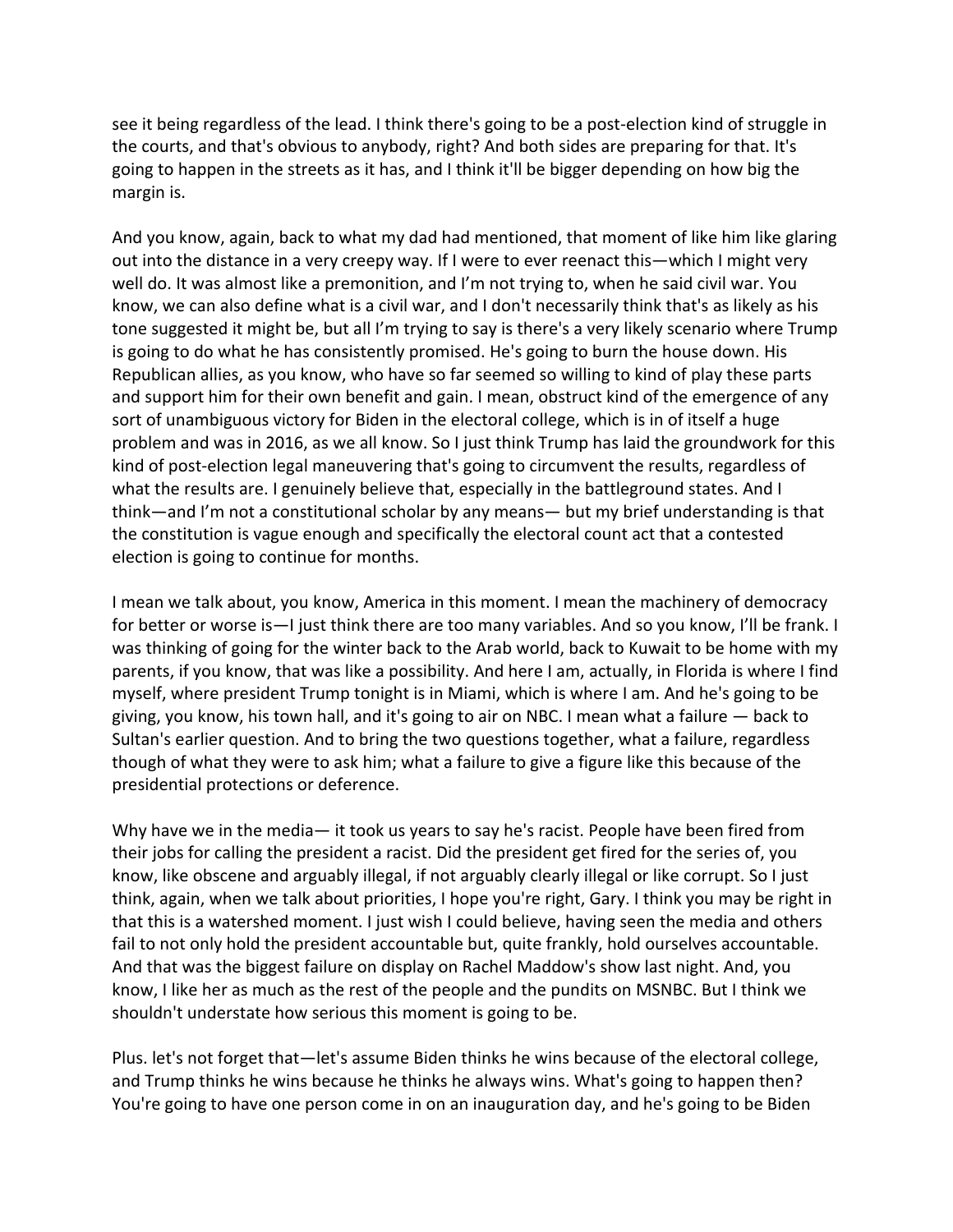with some kind of deep state ties. And then you have the president with all the powers of the presidency coming in and saying no, swear me in. I won. We contested the election. It's in the supreme court. Look at— I mean to understate this moment of constitutional crisis and how real it is, I think is dangerous.

GS: So I mean, I'll say if you're right that Trump is able to successfully contest an election he's lost, then I will join you in deep pessimism, and I'll move to Canada. But if I'm right, Trump fails and Biden wins. Yeah, I take that as not only the strength of American democracy but also tribute to the American character that they rejected Trump and everything he stands for.

ASE: I have never in my life after this conversation wanted to— and forgive me. I didn't even realize that I sound so pessimistic. I want to believe that I share some optimism with you. The one irony—and we might not have enough time to discuss it—if Biden wins, I'm going to be happy. Hopefully, you know, a lot of Americans are going to be happy. But you know who's not going to be happy?

## GS: MSNBC and CNN.

ASE: That's true. And also MBS and many other Arab leaders who have been very pleased with Trump's relationship and, you know, what he's affording them and what he's not affording them, even at the expense of the American experience. So there's a deep irony in that, but I hope Gary, you're right. I really do.

## GS: Inshallah.

KH: Ahmed, I think before we close, I hope we can get you to reflect quickly about something we did not talk about with the role of Arab Americans in all of this. So now clearly, Arab Americans have integrated very successfully in American politics, American media. I mean you mentioned American academia. I mean, our host for this conversation happens to be a leading light in that context and, of course, prominent Arab American members of congress. That's of course, different than organizing as a community, right? And by that, I don't mean in a partisan way. I mean, I assume there are Arab American democrats as there are Arab American Republicans—the role of the Arab American community in the midst of this polarization, in the midst of this anti-immigrant sentiment, in the in the midst of a situation of economic inequality that will be. And how do you see yourself as a member of that community?

ASE: It's a great question. I'm glad we're ending on this because as pessimistic as I may have been, one thing that is undeniable is, I think, you've seen the emergence of a group of Arab Americans that have maybe more media attention— not in the mainstream per se but real inspiring figures— often on social media. And I hate to talk about these younger Arab-Americans, but in a lot of ways, they are responsible, I think, for breaking some of the perceptions of Arab-Americans for other Americans. But specifically within the Arab-American community, I think, you know, it's a bit of a struggle though. And I'd be curious what you think because from my understanding, there is a lot of division in terms of what is the most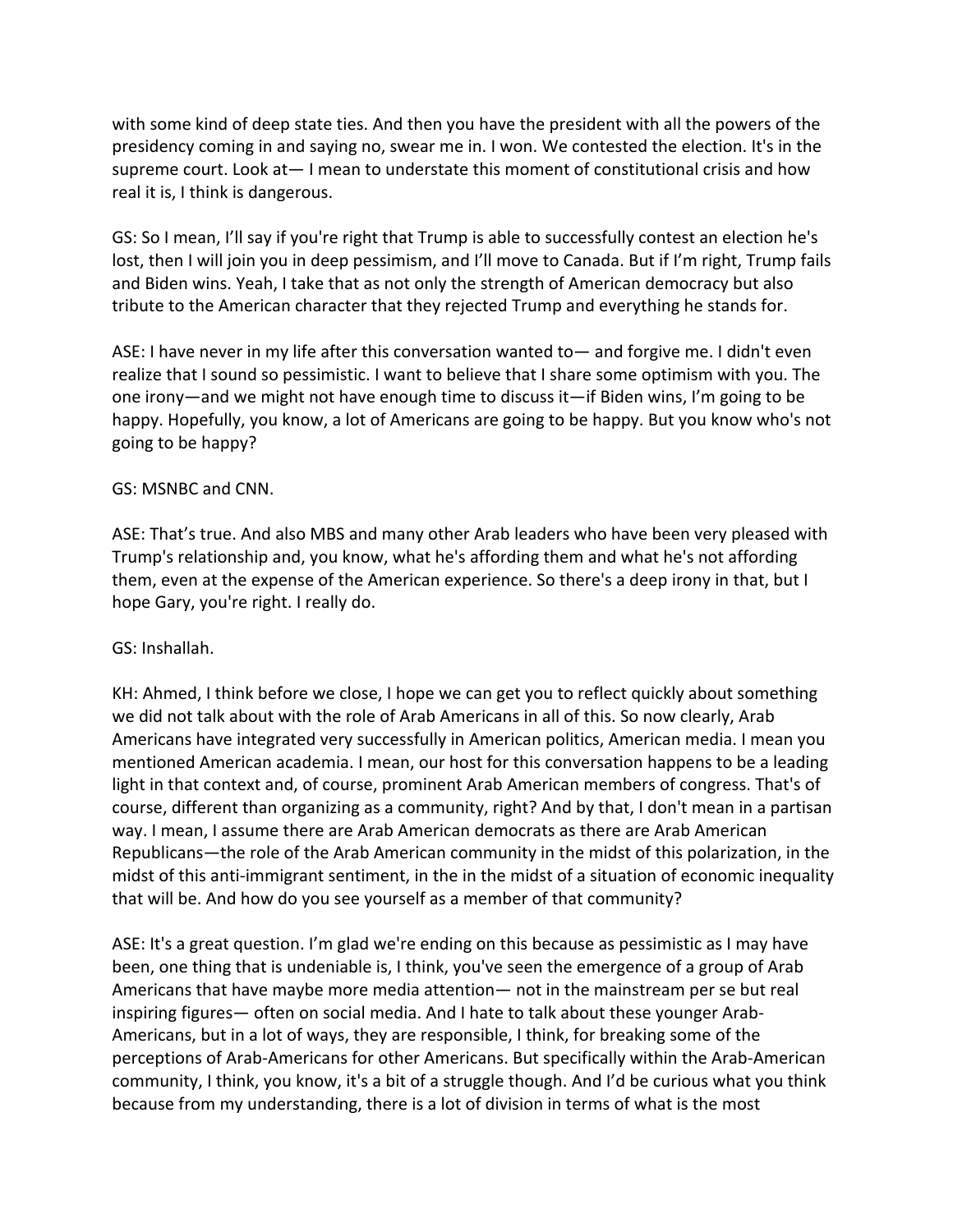important issue for different groups of different Arab immigrants, based on how long they've been here, where they're coming from. Some people care deeply about what's happening back home, and that dictates and influences their views and how they choose to engage.

But on a grassroots level, I think it's undeniable, and not just because of, you know, Rashida Tlaib and others. And not just in the political realm but, you know, in influential roles. I think we've seen Arab-Americans, more than ever before, not shy away from asserting their views and their beliefs. I don't know if you're speaking more in a voting block or in the context of the election or if you mean just in general.

KH: Yeah I mean, even beyond this election I mean. The election will happen, you know, however they vote. No but just beyond the election to address the many challenges that you so eloquently spoke about throughout this conversation.

ASE: I think I know this may seem simple, but story telling and telling our stories and not being afraid to be as Arab as we are, as well as American as we are. Not that the two have to be incompatible, but at least for me— and I don't know if this sheds any light on what you're saying—at least my generation and especially the younger ones, which scare me quite frankly in terms of their aptitude on all these social platforms, there's been such a kind of embracing of Arab culture and almost like a mainstream, like on TikTok. And you know, I don't use TikTok that much, but I think to deny the cultural significance and impact that TikTok has, for better or worse, on young Americans and young Arab Americans, but at large and also on the general culture would be a misnomer.

And so yeah, I mean I think it's important just to keep connecting and telling our stories, and I think we're doing that with ease. And I think we're doing it where there's more interest, and it doesn't have to be that quintessential Arab immigrant story. I think, you know, the story of Arabs in America, in different pockets like Syria and how long, you know, Arabs have been in America and how maybe overlooked they've been and how we've also maybe overlooked our own potential influence. And I think it's definitely encouraging to see people connecting around things that matter to them both in, you know, insular Arab-American groups and then also you know, we used to speak in 2016, especially after the women's march and all that about intersectional resistance. And that was a very kind of popular topic, and I think we're starting to see that. And Arab-Americans and other minority groups are engaging with each other and carrying more, including Jewish Americans. I mean, we didn't talk much about the topic of Palestine, but ironically in all of this, I would say regardless of Biden and Trump's policies, I think there is a lot of progress. Maybe not a lot. There's a sufficient amount of progress when it comes to the question of Palestine, the discourse around it. Obviously an issue that's important to Arab people in the Arab world, but also, you could argue important to Arab-Americans in the U.S.

TM: So ladies and gentlemen. We have come to the end of our time with Ahmed Shihab-Eldin. I think you'll all agree with me when I say that we've just experienced the special treat of being